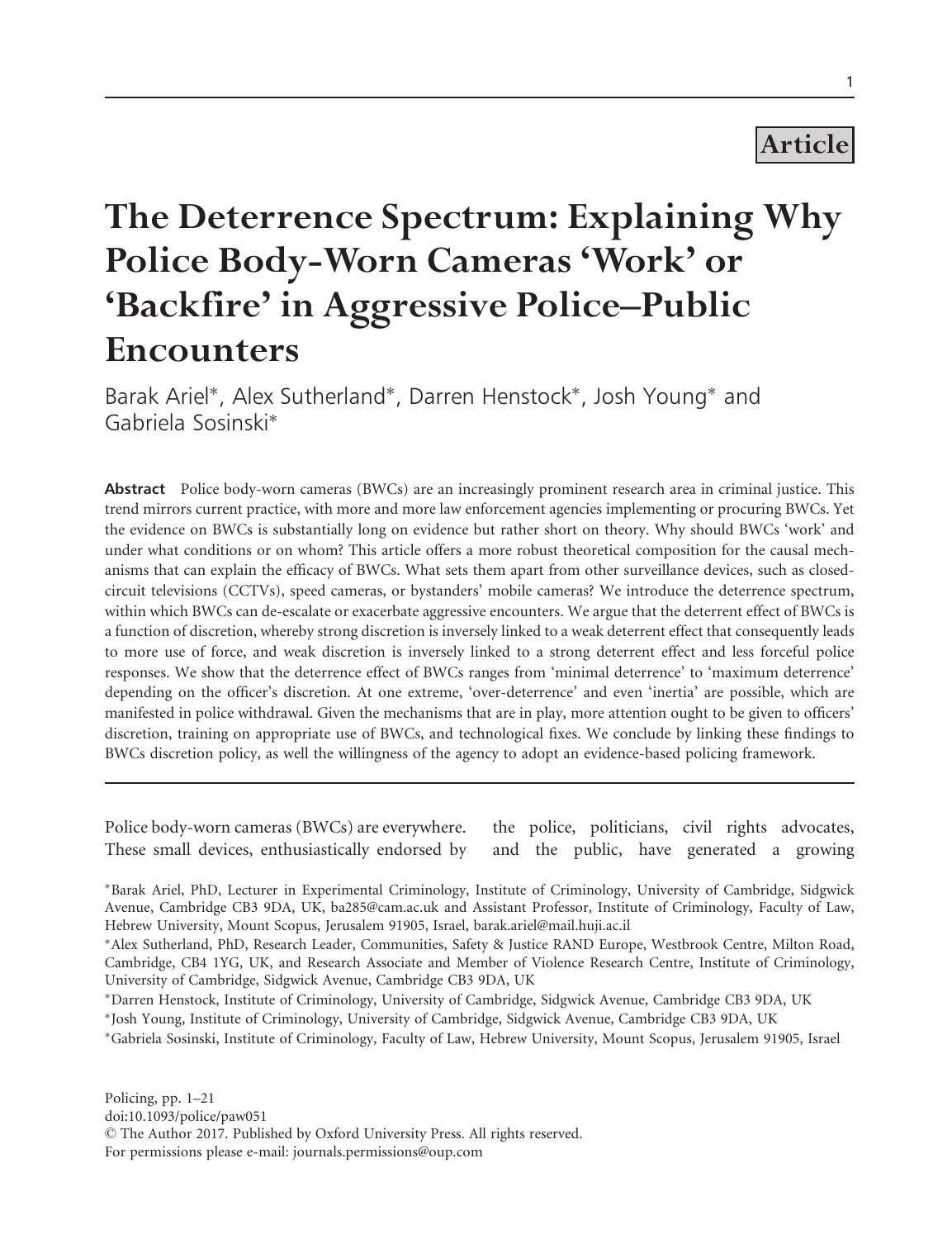multimillion-dollar industry, $\frac{1}{1}$  yet we know little about them ([White, 2014](#page-20-0)). Although evidence is beginning to build (Lum et al.[, 2015;](#page-18-0) [Cubitt](#page-17-0) et al., [2016](#page-17-0)), both the intended and unintended consequences of using this emergent technology in policing remain broadly unclear. Evaluations of the use of BWCs simply cannot keep pace with the speed at which they are being deployed by police departments. Despite the imminent risks associated with non-evidence-based policymaking [\(Sherman,](#page-19-0) [2013](#page-19-0)), it is no surprise that policymakers are grabbing onto this technology: in an environment where legitimacy and trust are low in many police departments worldwide, BWCs have been heralded as the panacea to all that ails policing.

To be sure, BWCs are relatively simple devices. Some devices perform poorly, while others are far superior in their ability to assist law enforcement agencies ([Sykes, 2014](#page-19-0)), but ultimately, they all are 'just' cameras. This poses a basic question: why do they 'work', in the sense of having a civilizing effect on police–community interactions? Why do BWCs cause a reduction of more than 90% in complaints filed against the police (Ariel et al.[, 2016c](#page-17-0))? Why does the use of BWCs, in some places, causes a reduction of more than one-half in the force applied by officers in encounters with members of the public (Ariel et al., 2015; [Jennings](#page-18-0) et al., 2015) but fails to do so in other sites (Ariel et al.[, 2016b](#page-17-0))? Under what circumstances could BWCs become 'game-changers' in American policing (Sherman and Strang, 2015)? When contemplating the answers to these questions, we need to pay attention to how cameras are used, bearing in mind that 'used' denotes not only the actual activation and recording of evidence but also, most importantly, whether and how the footage is then used by the law enforcement establishment ([Drover and Ariel,](#page-17-0) [2015](#page-17-0)).

Causal mechanisms have already been suggested (Ariel et al.[, 2015](#page-17-0)) that relate to both officer and suspect behaviour, but a more robust theoretical exposition seems to be missing from the debate on the efficacy of BWCs. In what follows, we set out to explain not only why BWCs trigger a desired effect on police behaviour, suspects' behaviour, or both, but also what sets official BWCs apart from other video-recording innovations, such as closedcircuit television (CCTV), dashcams, and everyday smartphone cameras. We argue that deterrence theory can potentially 'settle the score' and address these findings, under what we refer to as the deterrence spectrum. In broad terms, we will claim that the deterrence effect of BWCs causes officers to comply with the rules of engagement. The effect moves within a spectrum, from minimal deterrence, through optimal deterrence and maximum deterrence, and up to inertia. As the degree of deterrence increases, officers are less likely to use force. We argue that, while our model explains the use of force within the context of BWCs, it can be generalizable to other surveillance apparatuses as well.

The article is structured in the following way: first, we review the available evidence on surveillance devices, namely CCTV, mobile phones/bystander cameras, and speed cameras. We look at these recording devices mainly to show why BWCs are in fact unique and particularly to lay out the background for our theoretical model. We then present the evidence on BWCs, which is continuously growing [editor—enter here details of this special volume on BWCs], with particular attention to the Cambridge Replication Experiments, their main effects, and subgroup analyses that focused on police discretion.

Based on this evidence, we then introduce the 'deterrence spectrum' as a possible model for explaining when BWCs work or can backfire, in terms of use of force. We review what minimal, maximum, and optimum deterrence mean under these conditions and contextualize the effects of BWCs within social psychology, risk preferences, and practice. We also look at inertia, which refers

<sup>1</sup> [http://www.nij.gov/topics/law-enforcement/technology/pages/body-worn-cameras.aspx.](http://www.nij.gov/topics/law-enforcement/technology/pages/body-worn-cameras.aspx)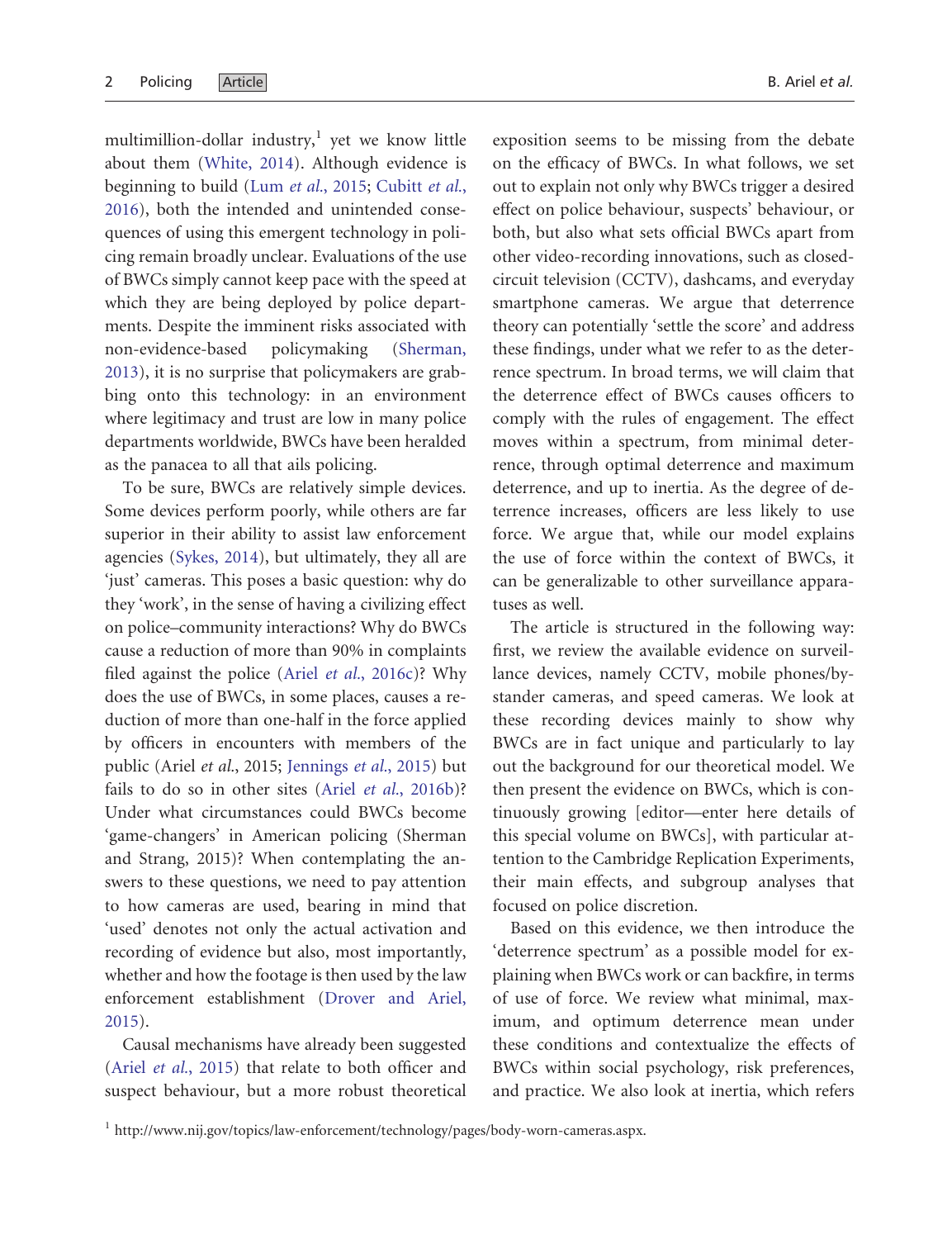to the de-policing that BWCs can potentially create in extreme circumstances. When discussing the model, we relate it to activation policies, arguing that—given the principles of deterrence theory discretion in operating BWCs will create a slippery slope, which can lead to BWCs' ineffectiveness. Finally, we argue that BWCs and technological fixes can be mitigated by a broader organizational commitment to evidence-based policing.

# The efficacy of technological surveillance: CCTVs, mobile cameras and speed cameras

Surveillance cameras have, in fact, been in existence since before the 1960s ([Williams, 2003\)](#page-20-0). In the last 25 years or so, however, these devices have become an integral part of law enforcement ([Loftus](#page-18-0) et al., [2016](#page-18-0)). Technological advancements have made these cameras better, more reliable, and substantially cheaper [\(McCahill and Norris, 2004](#page-18-0); [Menichelli, 2014](#page-18-0); [McCahill, 2015](#page-18-0)). Surveillance apparatus are aimed at sending 'deterrence signals', as another layer of social control against misconduct, crime, and norm violations. Yet their efficiencies vary. Below, we discuss the most prominent devices. The review is not meant to be comprehensive, but rather serve as a comparative method of illustrating why BWCs have the potential to modify behaviour.

## **CCTV**

Most if not all Western police agencies use CCTV as part and parcel of crime deterrence, investigation, and prosecution, as well as to enhance the satisfaction of the public with the police [\(Doyle](#page-17-0) et al., [2013](#page-17-0)). The Old City of Jerusalem, for instance, is under such heavy surveillance that it is said that only a handful of streets are not covered by CCTV—and these 'blind spots' are often covered by privately installed CCTV. At least in metropolitan cities, it should come as no surprise that nearly every movement in the public domain is videotaped, recorded, tagged, and filed.

How successful are CCTVs in preventing crime? The inhibition of crime, especially violence, has been one of the major impetuses behind CCTV (e.g. [Sivarajasingam](#page-19-0) *et al.*[, 2003](#page-19-0)).<sup>2</sup> It is the prominent reason for our willingness to relinquish our right to privacy in the public domain [\(Taylor,](#page-19-0) [2002](#page-19-0)). For CCTV to achieve its goals, offenders must be assumed to be rational calculators [\(Cornish and Clarke, 2014\)](#page-17-0) who consciously weigh the benefits versus the costs of their actions. Potential offenders must therefore be cognizant of the presence of CCTV in their environment, which would trigger a 'deterrence cue' (Ariel et al.[, 2015\)](#page-17-0). Furthermore—and perhaps more importantly potential offenders must assume that being caught on CCTV tape will result in apprehension by a police officer ([Webster, 2009;](#page-19-0) [Armitage, 2003\)](#page-17-0). This means that the purported effects of CCTV are a function of awareness and the probability of apprehension.

However, despite investing billions of dollars in CCTV (Martínez-Carballido et al., 2010, p. 164), the overwhelming evidence does not support their deterrent effect—at least not in terms of the prevention of violence. Meta-analyses of the evidence [\(Welsh and Farrington, 2002,](#page-19-0) [2003, 2009\)](#page-19-0) show that installing CCTV in the public domain causes but a modest decrease in crime compared with similar places without CCTV. No fewer than 44 studies, of varying methodological rigor and at different locations, illustrate that the overall crime reduction effect of CCTV is about 16%; however, half of that reduction is concentrated in the prevention of vehicle theft in car parks, with nil effect on violent crimes such as assaults, robberies, and similar

 $2$  Home Office (2010). 'The use of CCTV for the safety of users of your business is important. Often this requires some form of live time monitoring of the cameras to enable an early intervention by an appropriate person in an incident such as an assault or a violent shoplifter'; see Home Office CAST publication 37/10 ISBN 978-1-84987-256-0, [https://www.gov.uk/government/](https://www.gov.uk/government/uploads/system/uploads/attachment_data/file/142684/cctv-small-business-guidance.pdf) [uploads/system/uploads/attachment\\_data/file/142684/cctv-small-business-guidance.pdf.](https://www.gov.uk/government/uploads/system/uploads/attachment_data/file/142684/cctv-small-business-guidance.pdf)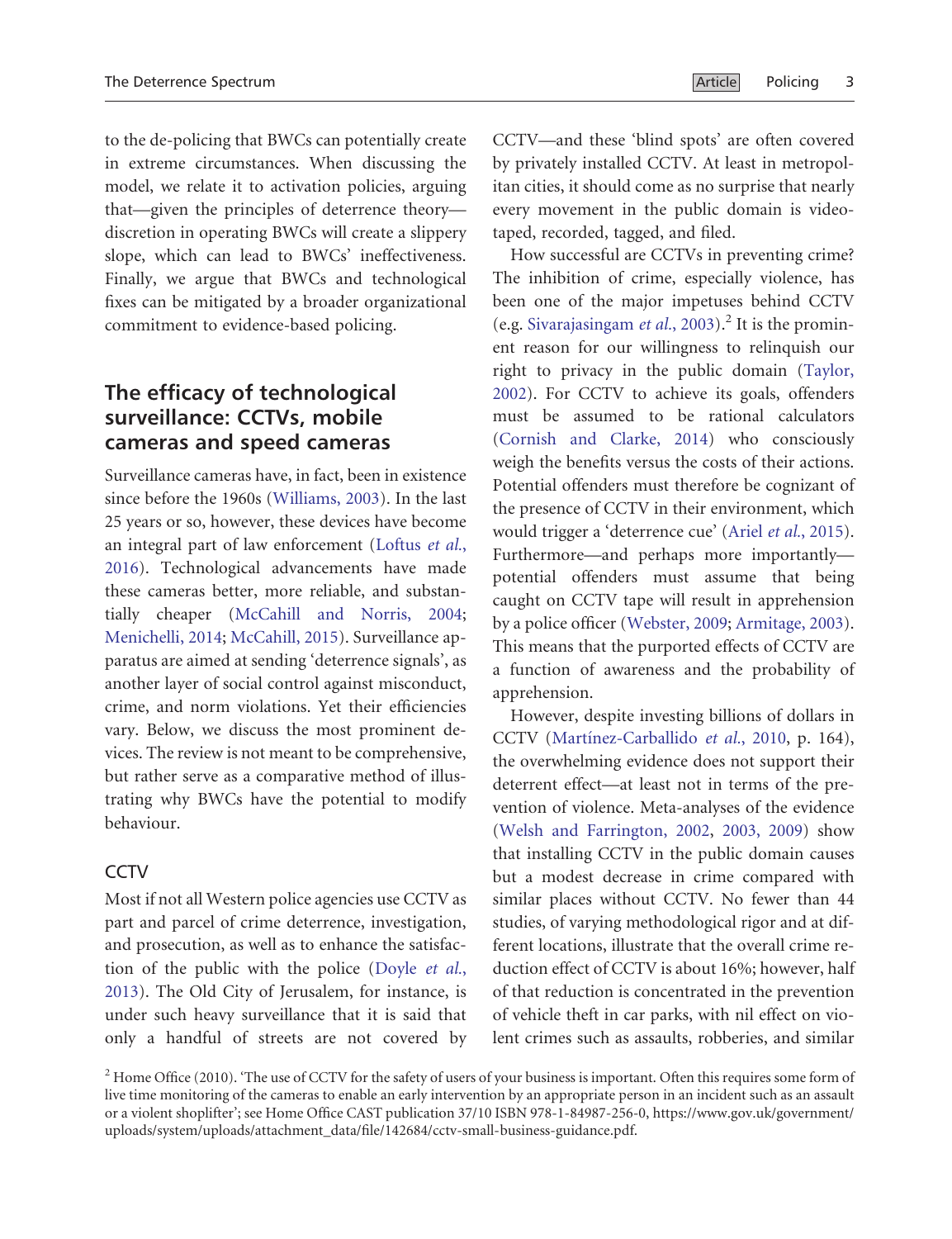against-person crimes. The evidence also tends to show that criminal behaviour is displaced to other areas ([Ratcliffe](#page-19-0) et al., 2009; [van Bommel](#page-19-0) et al., [2014](#page-19-0)). Likewise, any prolific offender already knows precisely where the blind spots of CCTV cameras are located (Piza et al.[, 2014\)](#page-19-0) and that CCTV does not work well in the dark and when the offender wears a 'hoodie', creating a shaded and unidentified blur instead of a recognizable face ([Arnold and Levin, 2010\)](#page-17-0). It may also be the case that CCTV has become such an integral part of everyday life that its presence escapes our conscious attention [\(Beck and Willis, 1999](#page-17-0)). Finally, it is often difficult to single out the effect of these costly systems from the impact of the additional signage and/ or lighting that is usually installed with the cameras and could ([Farrington and Welsh, 2002\)](#page-18-0), in fact, be the primary ingredient that deters offenders ([Painter and Tilley, 1999\)](#page-19-0). In short, CCTV may cause the public to feel safer ([Farrell](#page-18-0) et al., 2010), but it does not make them safer from victimization: by and large, CCTV does not deter offenders and, importantly, does not prevent violence. This lack of effect on violence is hardly surprising if one considers that violence is primarily reactive—i.e. unplanned—meaning that situational cues may be lost in the fog of anger in the face of provocation. Even if violence is planned, the 'heat of the moment' may again mean that the deliberative weighing of the situation is lost.

#### Mobile phones/bystander cameras

With the proliferation of smartphone devices, it seems that today, virtually everyone can be a camera operator. Mobile phone cameras are ubiquitous, and the videotaping of police–public engagements by members of the public is incredibly popular—especially when misconduct is caught on tape. One can just turn to the infamous Rodney King story in Los Angeles (1992), the shooting of Walter Scott by Officer Michael Thomas Slager in South Carolina (2015), or the 'I can't breathe' incident involving the late Eric Garner in New York (2015) as vivid reminders of the potential effect of cameras on police–public relations. The Los Angeles riots of 1992 and the 'Black Lives Matter' movements of 2015 are potent examples thereof.

A camera at the scene of a police–public encounter ought, logically, to send out an 'accountability cue', which is generally an aspect of social context that eliminates feelings of anonymity. These cues trigger people to become aware that their actions can be ascribed to them at an individual level ([van](#page-19-0) [Bommel, van Prooijen](#page-19-0) et al., 2012, p. 927). The presence of a camera is an established and wellvalidated manipulation of 'self-awareness', used in many different experimental settings (e.g. [Duval](#page-17-0) [and Wicklund, 1972](#page-17-0); [Yao and Flanagin, 2006\)](#page-20-0). The awareness of the presence of a camera prompts certain morally accepted behaviours and can, for example, increase intervention when people are otherwise least likely to help (i.e. when other bystanders are present—see [van Bommel](#page-19-0) et al., 2014). As summarized by Klick et al. [\(2012](#page-18-0), p. 1):

> ... given that mobile phones increase surveillance and the risks of apprehension when committing crimes against strangers, an expansion of this technology would increase the costs of crime as perceived by forward-looking criminals ... the intuition about mobile phones providing crime deterrence fits in well with modern discussions in the crime literature regarding optimal policy and the expanding use of private security precautions in crime prevention.

However, to the best of our knowledge, there is no published work on the deterrent effect of mobile phone cameras on police misconduct. Nor is there any evidence that would suggest that citizens encountered by police officers would become more (or less) compliant when facing a camera held by a bystander (cf. [Bonilla and Rosa, 2015,](#page-17-0) who provide an ethnographic account of these potentials). The Eric Garner incident is particularly insightful in this regard: as clearly shown in the recording of the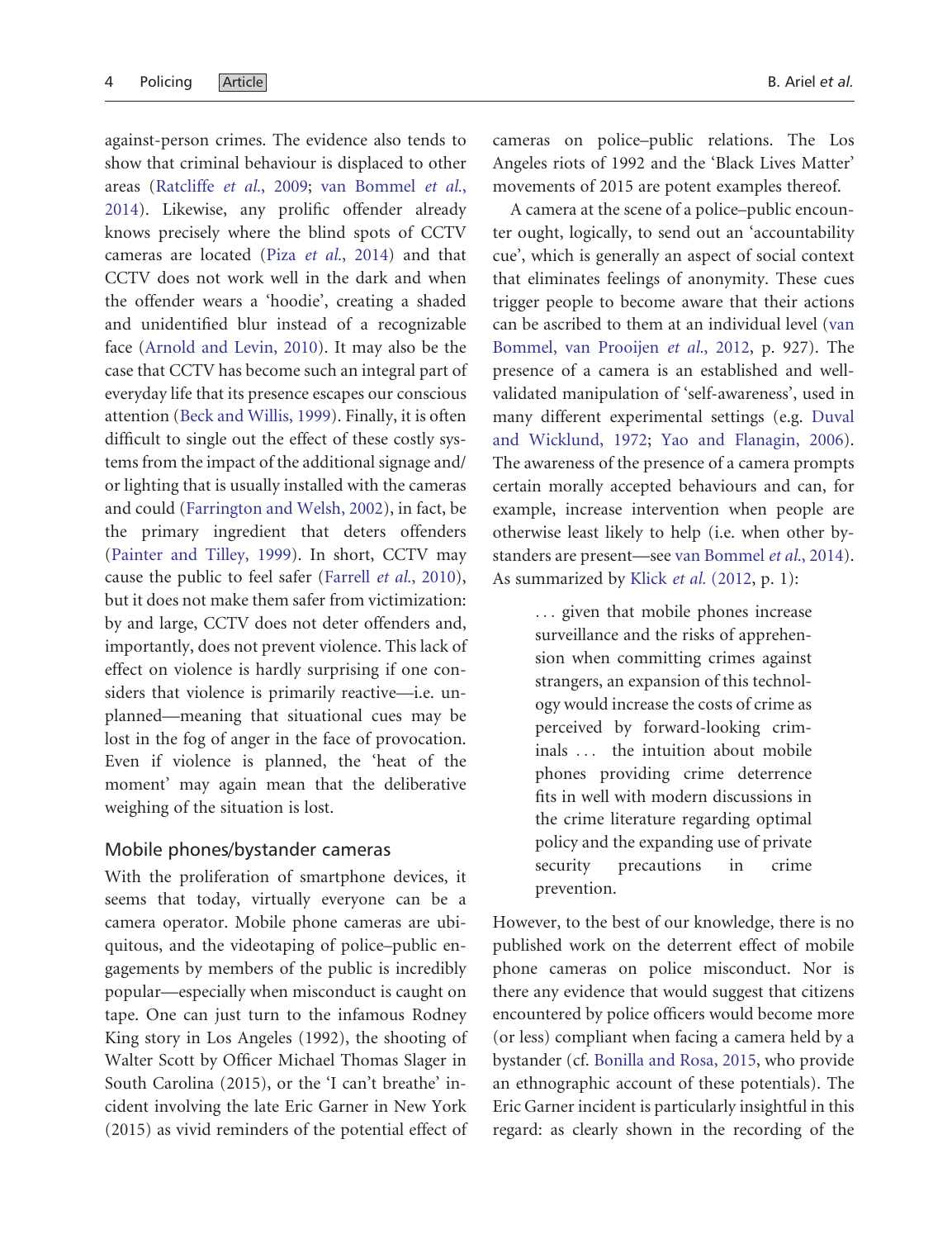event, police officers seem explicitly aware of the cameras filming them (at least some of them looked directly at the camera operator; [The](#page-19-0) [Guardian, 2015\)](#page-19-0), yet they still used a questionable tactic to subdue Mr Garner in a chokehold. Why? Would officers not modify their behaviour given the fact that they were being observed?

#### Speed cameras

Before answering this question—although directly related to this conundrum—it is worth first noting one particular type of camera that does seem to be effective in preventing noncompliant behaviour: road or speed cameras. A systematic review of 35 tests of road cameras [\(Wilson](#page-20-0) et al., 2010) has shown that these devices cause a 44% reduction in serious and fatal accidents compared with control conditions. The evidence is generally promising as a method of modifying drivers' behaviour. Speed cameras are causally linked to a reduction of 15% in average speed, a reduction of 65% in the number of vehicles that drive over the limit, and a reduction of nearly 50% of all car crash types. As the Royal Society for the Prevention of Accidents  $(2015)^3$  suggest, 'the magnitude and consistency of the results across different countries and types of road provides a high level of confidence that the introduction of speed cameras does reduce accidents at the sites where they are located'.

It also seems to be the case that even a speed camera sign alone is linked to major reductions in speed. According to [Corbett and Simon \(1999](#page-17-0), p. 73), speed camera warning signs represent a real threat of apprehension. The results of their UK survey showed that the most common explanations of slowing down amongst drivers were 'There may be a bigger risk of being caught than I thought'; 'There may be more cameras than I thought'; and

'I've seen more camera signs near this road' (p. 77). It is not, therefore, the actual risk probability of getting caught that informs behavioural changes but the perceived risk perception [\(Paternoster](#page-19-0) et al.[, 1983](#page-19-0); [Grasmick](#page-18-0) et al., 1993).

## Police BWCs—the evidence

BWCs are small audio-video recorders that are 'mounted' on the officer. The shapes and types vary, (see review in [Sykes, 2014\)](#page-19-0), but in general, all models aim to achieve two overarching goals. On the one hand, by recording police–public interactions from the officer's perspective, they are believed to prevent escalations or new crimes from occurring. On the other, they assist in bringing offenders to justice. Once the cameras are visible to suspects and as officers are aware of the devices being switched on and recording their actions, a signal is sent to those present in the encounter: 'Look out! You're on camera' [\(Ariel, 2016a](#page-17-0)).

BWCs are different from CCTV by at least one prominent feature: their deterrent message is understood to create a substantially higher level of self-awareness, since the apparatus is far more noticeable than a distant CCTV (see review in [Ariel](#page-17-0) et al.[, 2015,](#page-17-0) p. 516). In theory, since the risk of apprehension for misconduct or for hostile or generally criminal behaviour is elevated to near-certainty which is not something that can be said about CCTV—both parties are 'cooled off'. The belligerent suspect becomes is hypothesized to become less resistant, and the otherwise thin-skinned officer responds with what most of us would deem a more accountable, professional approach, demonstrating fairness, dignity, and respect, and proportional force only when necessary.<sup>4</sup>

<sup>3</sup> [http://www.rospa.com/road-safety/advice/drivers/speed/cameras/.](http://www.rospa.com/road-safety/advice/drivers/speed/cameras/)

<sup>4</sup> In passing, we note that, while 'violence, even verbal aggression, is relatively rare in police work' ([Bayley and Garofalo, 1989,](#page-17-0) p. 1), it remains one of the most contentious and concerning police actions. Despite the fact that we live in an era in which police are likely to be more accountable than ever in policing history, with police actions being more transparent than ever, forceful encounters can easily erode any attempt to bridge over the past; as Professor David Kennedy recently commented, 'trust can't be established without being honest about what's happened between police and the community in the past, which is a hard thing for folks with power and privilege to acknowledge' (The Washington Post, 16 June 2016).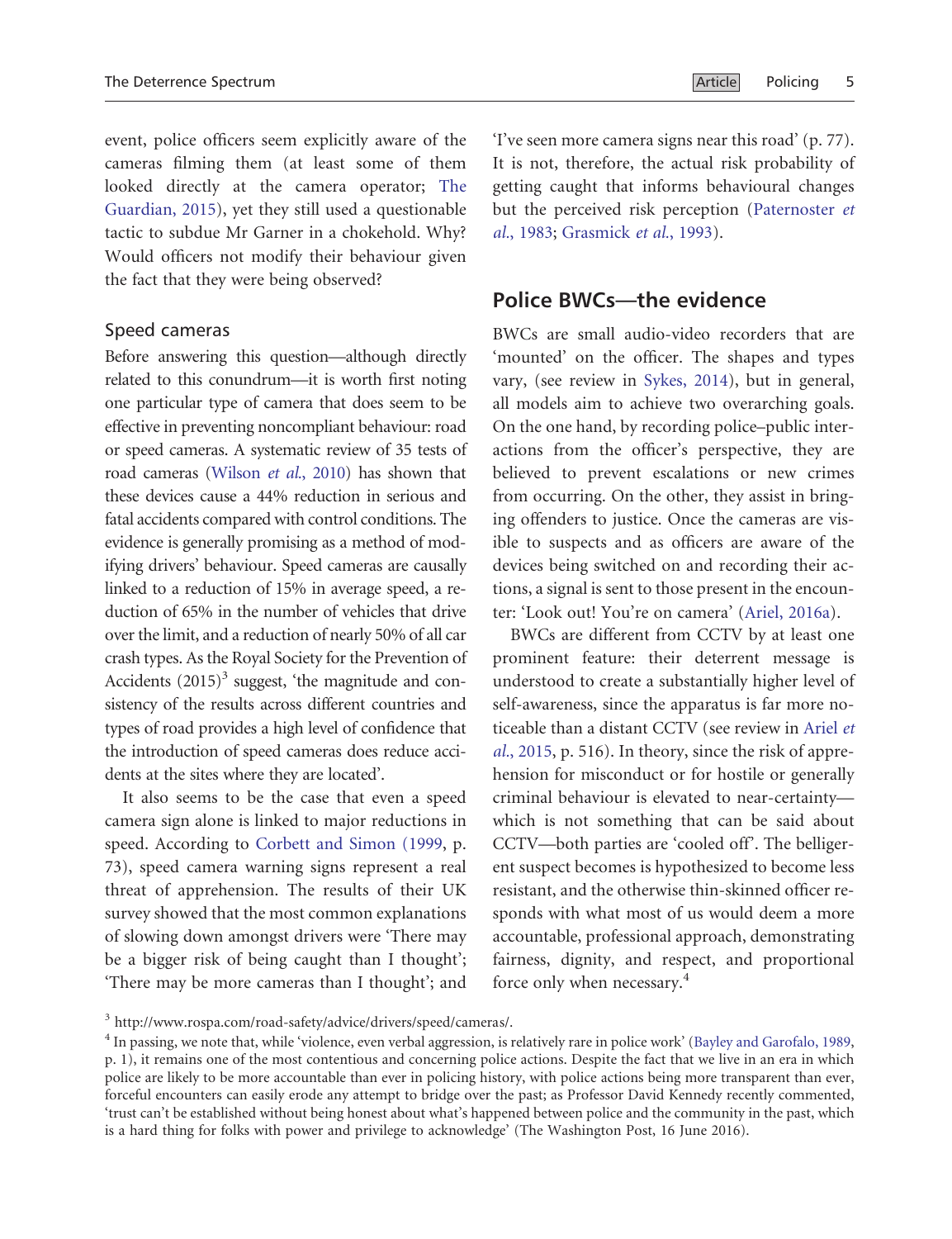How research supports these contentions is empirical. BWCs research is continuously growing. A recent literature search of the available evidence conducted by Lum et al. [\(2015\)](#page-18-0) has shown that there were—at the time the report came out—12 existing empirical studies of BWCs and about 30 ongoing research projects (see also reviews by [White, 2014](#page-20-0) and [Cubitt](#page-17-0) et al., 2016). While there were attempts to implement BWCs in policing nearly a decade ago ([Goodall, 2007](#page-18-0); [Harris, 2010](#page-18-0)), evidence on their effectiveness has only surfaced in the last few years, and undoubtedly many will follow. Four of the published studies thus far in the Lum et al. [\(2015\)](#page-18-0) report employed randomized controlled trials (Ariel et al.[, 2014](#page-17-0); [Grossmith](#page-18-0) et al., [2015](#page-18-0); [Jennings](#page-18-0) et al., 2015; [Owens and McKenna,](#page-18-0) [2014](#page-18-0)), and others have used less robust designs (e.g. [Ariel, 2016a,b](#page-17-0)). To summarize what was known from these studies, Lum et al. [\(2015](#page-18-0), p. 11) provided the following synopsis:

> We refrain at this point from drawing any definitive conclusions about BWCs from the twelve existing studies because there are so few of them. Individually, nonetheless, these studies are beginning to hint at a few possible hypotheses. For example, it appears that officers may not necessarily have negative attitudes toward BWCs generally (see, e.g., [Jennings et al., 2015](#page-18-0); [Owens et al., 2014;](#page-18-0) [Ellis et al., 2015\)](#page-17-0). However, some of the studies examining activation of the cameras find varying levels and nuances of compliance and activation of cameras (see [Roy,](#page-19-0) [2014;](#page-19-0) [Katz et al., 2015](#page-18-0)). BWCs may reduce complaints against the police (see [Ariel et al., 2015](#page-17-0); [Goodall, 2007](#page-18-0); [Katz et al., \(2015\)\)](#page-18-0) or result in quicker resolution of complaints (see [Katz](#page-18-0) [et al., 2015](#page-18-0); [ODS Consulting, 2011\)](#page-18-0). However, whether or not that signals increased accountability, improved

citizen satisfaction, or improved police or citizen behaviour is still uncertain... . Ariel et al[. \(2015\)](#page-17-0) find that BWCs reduce use of force incidents, but Katz et al[. \(2015\)](#page-18-0) find that arrest activity increases for officers wearing BWCs [\(Owens](#page-18-0) et al., 2014, also seem to find similar impacts on individuals being charged). Interestingly, [Ready](#page-19-0) [and Young \(2015\)](#page-19-0) seem to find that officers wearing cameras, while less likely to perform stop and frisks or make arrests, are more likely to give citations.

## The Cambridge University experiments on BWCs

The Rialto Experiment. In many ways, one study that gave rise to the heated public as well as scholastic debate is what is now commonly referred to as the 'Rialto Experiment', conducted in 2012 [\(Ariel and Farrar, 2012](#page-17-0)). In 2014, Ariel et al. first reported the findings of this study in the Journal of Quantitative Criminology. The research, conducted in the jurisdiction of Rialto, California, with just over 50 frontline officers, compared nearly 500 police shifts in which all police–public encounters were assigned to treatment conditions and an equal number of police shifts to control conditions. During treatment shifts, officers were asked to videotape all their encounters with members of the public, to announce to the parties with whom they engaged that the encounter was being videotaped, and to subsequently store evidence on a secured cloud. In control shifts, the officers were tasked never to use the devices. Outcomes were then measured in terms of officially recorded useof-force incidents and complaints lodged against Rialto police officers. Following this twelvemonth experiment, Ariel et al.[, 2015](#page-17-0) reported a relative reduction of roughly 50% in the total number of incidents of use of force compared with control conditions and a 90% reduction in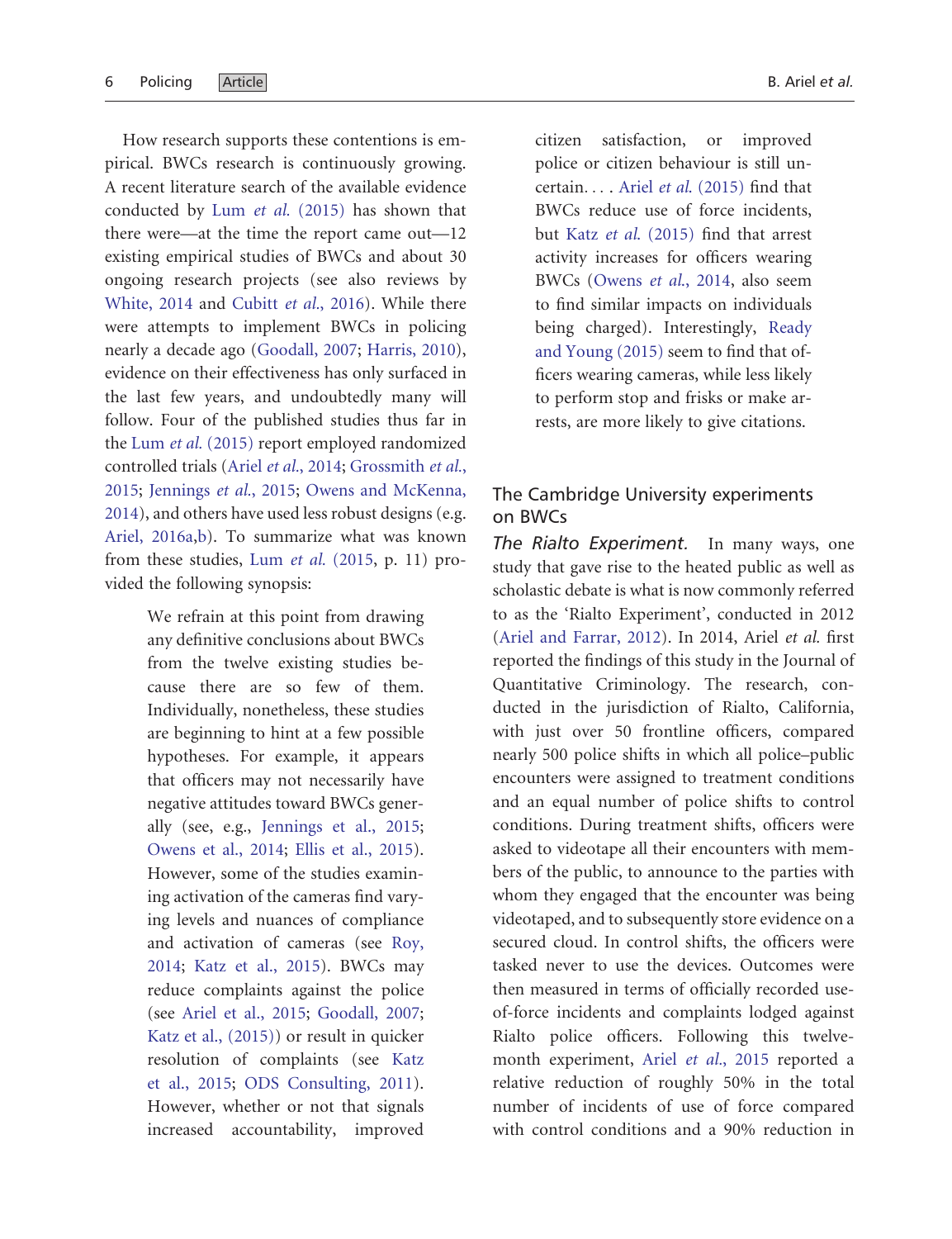citizens' complaints compared with the 12 months prior to the experiment.

Replication studies: design. Since the Rialto Experiment, a multisite experiment was conducted by researchers and students at the Jerry Lee Centre of Experimental Criminology and the Police Executive Programme at Cambridge University (Ariel et al.[, 2016a\)](#page-17-0). This large-scale and global study provided data from 10 tests from eight police forces in six jurisdictions, covering a total population of more than 2,000,000 citizens. Jointly, the trials involved 2,122 officers in eight police departments, with 2,188,712 officer-hours. As in the Rialto Experiment (Ariel et al.[, 2015](#page-17-0)), each study was a two-armed trial that randomly assigned officer shifts to either experimental (with cameras) or control (no cameras) conditions on a weekly basis. This resulted in 4,915 shifts being assigned. A pre-published protocol, similar to the [Ariel and Farrar \(2012\)](#page-17-0) protocol, stated that all officers doing 'camera on' shifts had to wear a camera, keep the camera on during their entire shift (typically between 8 and 12 h), and inform members of the public during any encounter that they were wearing a camera that was recording their interaction. This means that the intervention consisted of (camera +notification). This protocol was strict: it stripped officers of their customary field discretion. However, this design was also necessary because there were no sufficiently strong assumption at the time that BWCs 'work'. Deviations from the experimental protocol implicitly lead to complications; if the trials do result in a reduction in the use of force, complaints, etc., then deviating from the protocol makes explaining the findings more challenging. For instance, if officers turn on the cameras when they feel it is the right moment during a police–public interaction (instead of all the time or at the first moment of the encounter), then when is this right time? What is it about the officers' behaviour that led to a reduction in the use of force, despite the deviation from the protocol? Under which circumstances should BWCs not be used? Without controlled settings, these questions cannot be answered in full. More fundamentally, our state of the art of knowledge about BWCs was not developed fully enough to address these complicated queries.

Replication studies: findings. The multisite experiment produced findings on several outcomes, but we focus here on police use of force. First, as reported in Ariel et al. [\(2016a\)](#page-17-0), the trials across the sites showed no overall discernible effect of using BWCs on police use of force. The combined estimates from the fixed effects meta-analytic specification for police use of force per 1,000 arrests<sup>5</sup> resulted in no significant differences between the treatment and control arms ( $d = 0.021$ ; standard error  $(SE) = 0.056$ ; 95% confidence interval  $(CI)$ :  $(-0.089, 0.130)$ .

Sub-group analyses within the Cambridge replication studies. At the same time, some of the outcomes were heterogeneous, meaning that there were significant differences between the various study sites when looking at the use of force.<sup>6</sup> While in some sites these outcomes increased because of the treatment effect, in others, they were reduced, and in some, they remained the same as in the control conditions (nil effect). Although some variability should be expected between study sites, as policing styles, cultures, and challenges vary across police forces, it can also present conceptual difficulties when trying to unearth the causal mechanism(s) behind the intervention. Not addressing the question of why BWCs 'work' in some places

 $5$  In this sense, the replications deviated from the Rialto Experiment: in Rialto, Ariel et al. [\(2015\)](#page-17-0) measured the use of force per 1,000 contacts, whereas the replication studies observed the effect per 1,000 arrests. These differences were due to the ways in which data are recorded differently in different police forces.

<sup>&</sup>lt;sup>6</sup> No significant inter-site heterogeneity was detected for complaints ( $Q = 4.905$ ;  $P = 0.428$ ).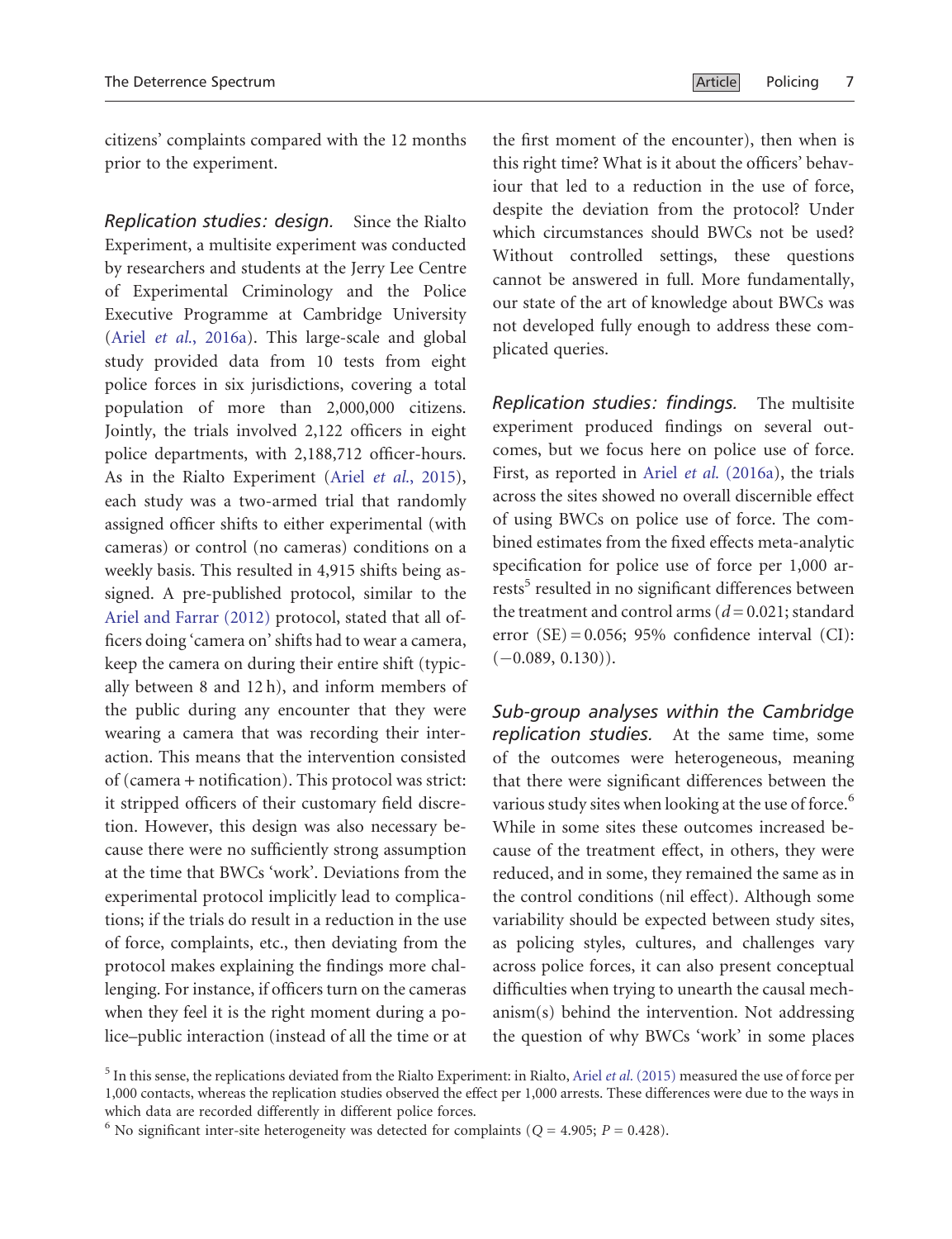means that we do not understand fully the reason for the behavioural changes were found in previous studies. Therefore, the next natural step in experiments, after producing the main effects, is to explain the results using a theoretically driven set of sub-group analyses (see review in [Ariel and](#page-17-0) [Farrington, 2010](#page-17-0)). The heterogeneity can be explained in the context of officers' discretion.

The study's pre-established experimental protocols (see [supplementary materials](http://policing.oxfordjournals.org/lookup/suppl/doi:10.1093/police/paw051/-/DC1) in Ariel [et al.](#page-17-0), [2016b](#page-17-0); see also [Ariel and Farrar, 2012](#page-17-0)) dictated the following guidelines to officers: during treatment conditions, (1) every response police officer on the shift was part of the trial and (2) had to wear a BWC; (3) keep the camera turned on throughout every interaction; and (4) give a verbal warning to the citizens/suspects that they were wearing a camera/recording what was going on. The control conditions required that cameras were not worn at all. Yet despite good intentions, many forces did not comply fully with these protocol guidelines. Some forces were simply unwilling to follow the experimental protocol, while some forces complied only partially. These 'treatment integrity' issues have made our study imperfect; however, this implementation challenge helped us better understand under which conditions BWCs 'work' and when they can directly backfire (for broader implications of integrity issues, see [Slothower](#page-19-0) et al., [2015](#page-19-0)). Ariel et al. [\(2016b;](#page-17-0) see also [Young and](#page-20-0) [Ready, 2015\)](#page-20-0) found that use of force depends on how well officers complied with protocol and the extent to which they apply discretion on when, how, and where to use BWCs.

Using this grouping criterion, it was shown that, in cases where officers did not comply with the protocol (i.e. applied 'strong discretion' on when to turn the cameras on and off during shifts), the use of force increased dramatically—more than 70%. In contrast, in cases where officers did comply with the protocol, meaning that they kept the cameras on throughout their interactions, the use of force decreased by nearly 40%. In between

these two scenarios, it was shown that departments that experienced nil effects (+2% nonsignificant increase in the use of force), as officers did not comply at all with the experimental protocol. In methodological languages, these scenarios show the importance of treatment fidelity in experimental research ([Borrelli, 2011;](#page-17-0) [Neyroud, 2015\)](#page-18-0).

# Contextualizing the results: introducing the deterrence spectrum

The findings lend themselves to a model that is theoretically driven and informed by evidence: a spectrum of deterrence, ranging from 'minimal deterrence', through 'maximum deterrence', and ultimately 'inertia'. We believe that these concepts within deterrence theory can explain how BWCs reduce or increase the likelihood of use of force by the police. The model explains how BWCs might backfire (i.e. result in more use of force) but also identifies an optimal point where the BWCs' deterrence dosage is 'just right'. This optimal deterrence point is where police officers ought to exert appropriate and proportional force during police–public interactions. We will show below that the model is generalizable, particularly in the context of surveillance devices: the deterrence spectrum explains why certain cameras can 'work' (e.g. BWCs and speed cameras) and why others have generally failed (e.g. CCTV). Finally, the model addresses the needed technological fixes for these boomeranging results. First, however, a brief summary of deterrence is required.

#### Deterrence theory

Overall, the 'success' of any BWCs policy in reducing both misconduct and criminal behaviour can be been attributed to deterrence theory [\(Ariel](#page-17-0) et al., [2015](#page-17-0)). The theory has been around for centuries, and its efficacy has been argued to be borne out of three elements: likelihood of apprehension, severity of punishment, and celerity of punishment (see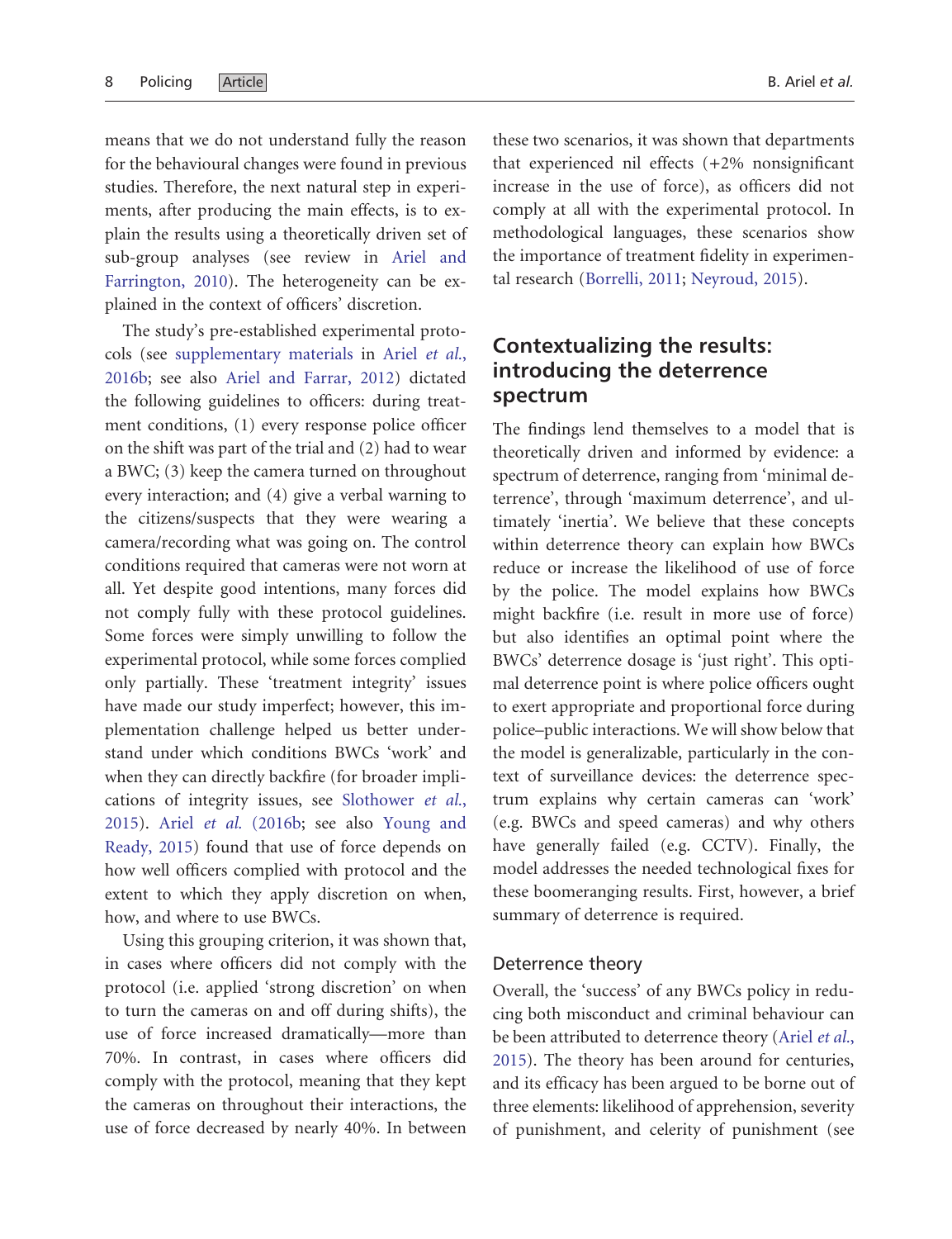review in [von Hirsch](#page-19-0) et al., 1999; [Loughran](#page-18-0) et al. [2012](#page-18-0)). However, the prominent factor that makes deterrence instrumental in behavioural modification is attributed to the perceived likelihood of apprehension, rather than the other two factors ([Nagin, 2013b](#page-18-0); Ariel [et al.](#page-17-0) 2016). In this context, effective deterrence is often thought of as a threat mechanism, comprising five intertwined elements: A potential rule violator must: (1) realize that the probability of apprehension or conviction or the severity of punishment has changed;<sup>7</sup> (2) take these altered risks into account when deciding whether to break the rule; (3) believe that there is a non-negligible likelihood of being caught; (4) believe that any altered penalty will be applied to him/ her if caught; and (5) be willing to alter choices in the light of (1) [\(Von Hirsch](#page-19-0) et al., 1999; [Pratt](#page-19-0) et al., [2006](#page-19-0); [Paternoster, 2010](#page-19-0); [Pratt and Turanovic,](#page-19-0) [2016](#page-19-0)). When people carry the belief that the odds of getting caught behaving in a non-compliant way are 'sufficiently high'—and the operative ingredient is the actor's perception—then the non-compliant behaviour is expressly less likely to be preferred (see the review on these 'sanction threats' in [Ariel](#page-17-0) et al., [2016](#page-17-0), as well as in [Ariel and Partridge, 2016](#page-16-0)). Indeed, there may be instances when people will purposely behave in a delinquent way even though there is sufficient reason to assume that the likelihood of apprehension is high. However, these are generally the exception rather than the norm.

In our context, the camera increases the likelihood of apprehension for misconduct or criminal transgression that BWCs can detect. The likelihood of getting caught for abusing powers, for instance, is substantially elevated when the camera is recording the police–public interaction; the footage can produce close-to-unequivocal evidence, and the presence of such an observer can deter from misconduct. Under no-BWCs conditions, on the other hand, such misconduct behaviour could be left for 'interpretations' about what has really transpired.

Thus, the increased likelihood of apprehension for norm violation as a result of using a BWC, along with the enhanced ability to bring transgressors to justice when illegal activities do takes place, ascribe BWCs the ability to threaten and to materialize this threat of apprehension. The threat of apprehension is therefore causally linked to fewer violations of the law and rules of conduct—and the evidence we reviewed herein on BWCs seems to broadly support this contention. Most published studies on BWCs [\(Owens and McKenna, 2014;](#page-18-0) Ariel et al.[, 2015;](#page-17-0) [Jennings](#page-18-0) et al., 2015; [Young and Ready, 2015](#page-20-0)) agree with or allude to the primary mechanism that can underpin the deterrent effect of BWCs (however, cf. [Demir, 2016](#page-17-0)).

#### The deterrence spectrum

Our aim here is to extend this further. We argue that the effect of BWCs in public–police encounters floats within a range: the 'deterrence spectrum'. The deterrence spectrum encapsulates the entire range of deterrence effects that an intervention in this case, BWCs—can have on police use of force. We address these concepts more fully below, and they are also illustrated in [Fig. 1.](#page-9-0)

Minimal deterrence. In policing, the effectiveness of the 'sanction threat' under the deterrence model is primarily a function of officers' discretion (or lack thereof). On one end of the spectrum, we find 'minimal deterrence'. Minimal deterrence is inversely related to strong discretion. When officers are given broad or strong discretion powers, the deterrence effect is low and bears no substantial impact, as the officer is allowed to override the rule. Under these circumstances, the likelihood of apprehension for misconduct is low. The deterring rule is limited when the officer can apply judgment about the applicability of the rule to the given circumstances of the police–public interaction. Therefore, the rule is deemed 'toothless' [\(Ariel,](#page-17-0) [2012](#page-17-0)) because it is ineffective in discouraging

 $^7$  It remains a question whether there will be a fade-out effect as officers potentially become desensitised to being observed.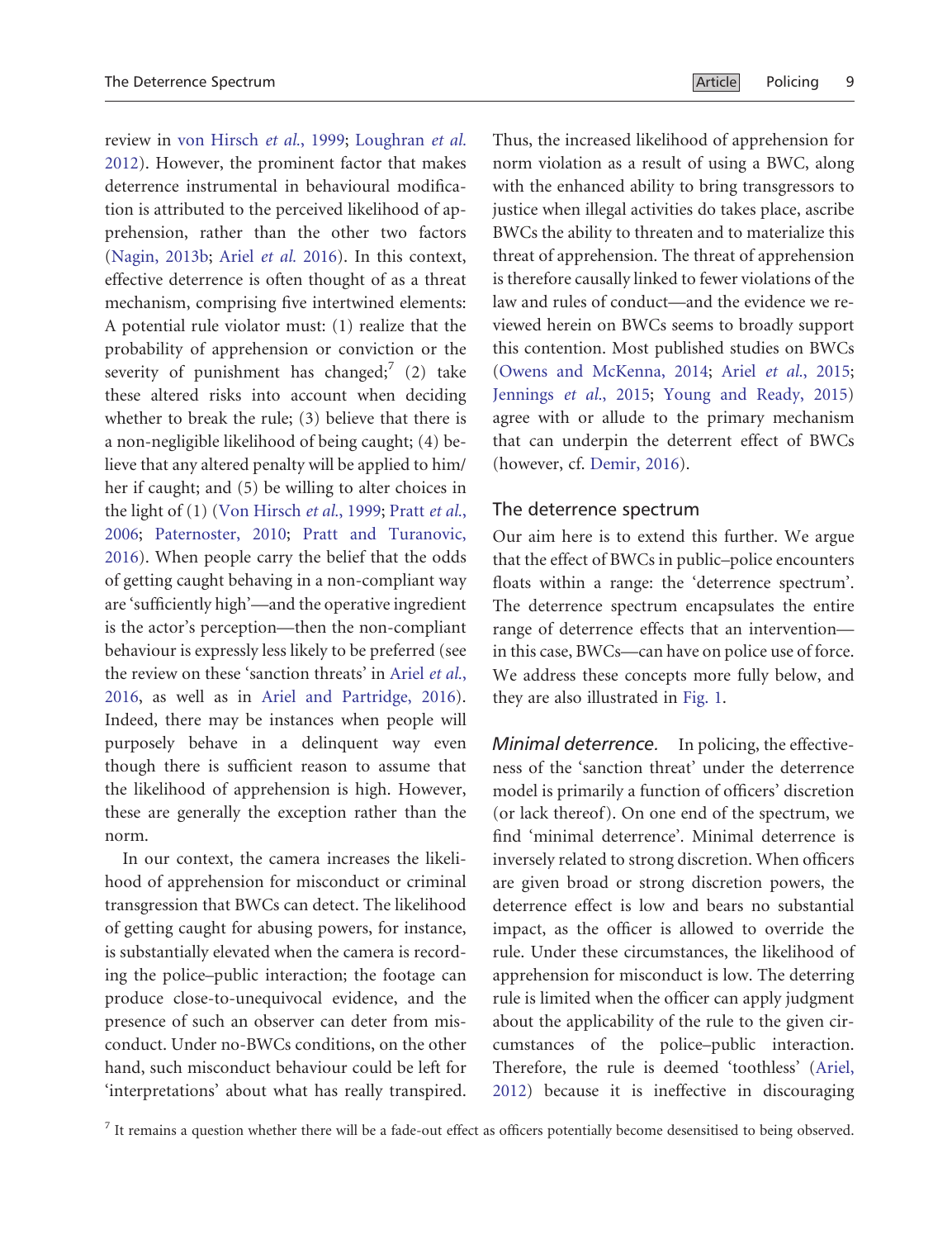<span id="page-9-0"></span>

Figure 1: The deterrence spectrum: the effect of BWCs in public-police encounters as a function of officer's discretion.

non-compliant behaviour (e.g. excessive use of force). In terms of BWCs, these can be departments that give their officers the power to decide when and how to use the devices. Officers have discretion on when to videotape incidents, when to announce the recording of these events, and at which stage of the interaction to press the record button. Alternatively, these are departments that provide their officers the discretion to decide when to turn off the BWCs.

Minimal deterrence is shown in Fig. 1 below, and we identify two types of policies (Area A and Area B in Fig. 1). First (Area A), there are departments that have procured the devices and adopted broad user guidelines but have given the officers 100% discretion on when to wear the devices and under which circumstances to record incidents and have not embraced a policy for dealing with officers who do not record their interactions. In our report on the use of force (Ariel et al.[, 2016b](#page-17-0)), these are departments that experienced no differences between treatment and control conditions, which was the reason Ariel et al. [\(2016b\)](#page-17-0) found a non-significant 2% change. In terms of practice, these are departments where officers are able to make a clinical judgment about the necessity, proportionality, and appropriateness of applying force when engaging with suspects, as well as about the applicability of using BWCs in police–public contacts.

Indeed, police discretion is a pillar of modern policing in many jurisdictions around the globe. However, we think there is great peril in broad discretionary powers, when it comes to BWCs. When cops can override BWCs guideline and turn off the cameras when they deem fit, the cameras will not work. The risk of apprehension for misconduct will be weak, and there will be no overall difference between interactions where BWCs are used and not used. The sanction risk is minimal because officers can simply choose not to turn on the devices or record what they deem appropriate. They may also have the power to store as non-evidentiary incidents in which misconduct was caught on tape. Thus, the perceived threat of apprehension for misconduct is minimal.

(It should also become immediately clear why the scenario portrayed in Area A in Fig. 1 applies to CCTVs as well: If the sanction threat is low because either the offenders know how to conceal their faces (by wearing a 'hoodie') or because they can commit the crime elsewhere, then CCTV would not alter the decision-making process of offenders or victims The capacity to avoid apprehension therefore makes the deterrence effect of CCTV unlikely to materialize.)

Under these conditions of strong discretion we also identify circumstances when activation of BWCs may turn against them: having to apply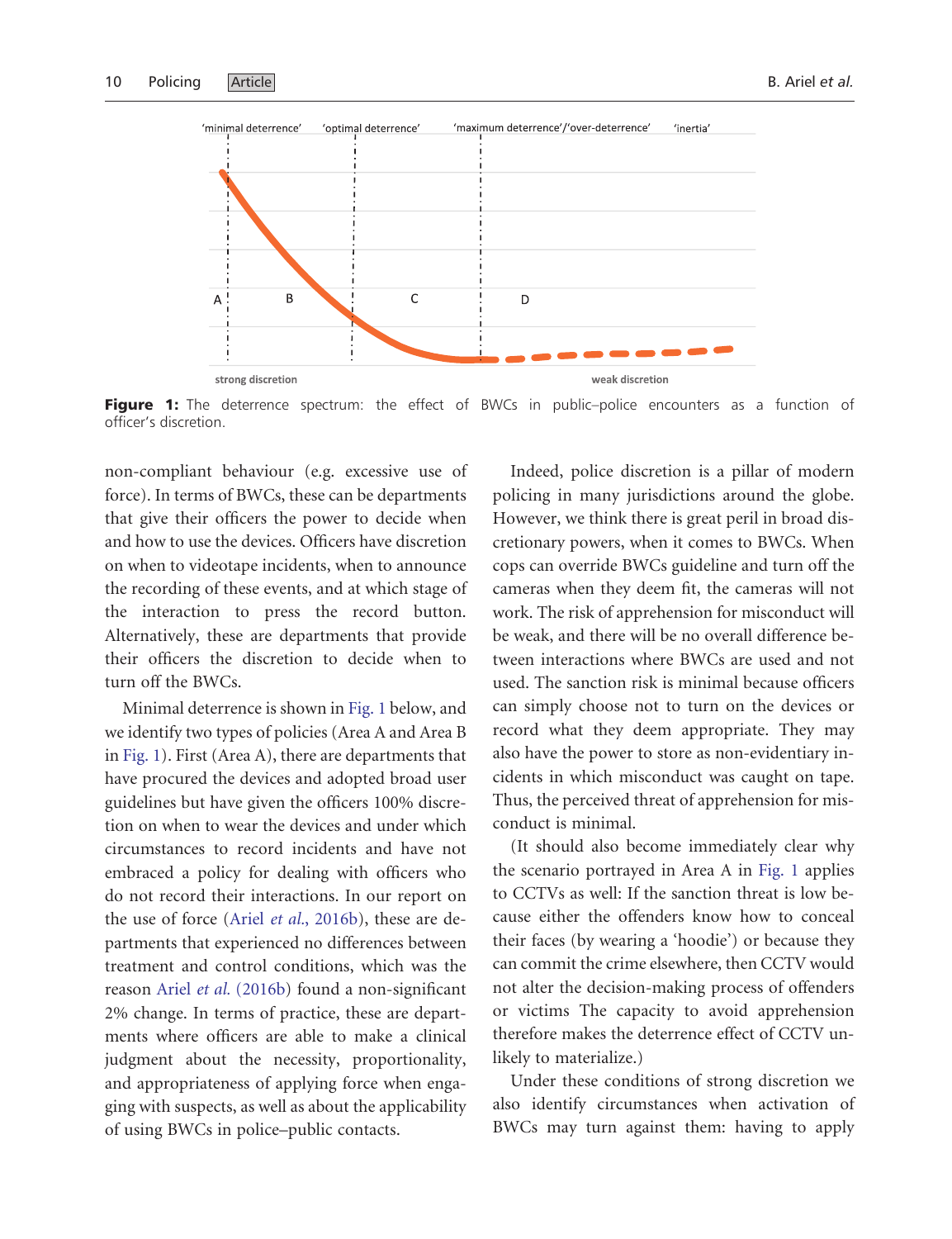more force than in interactions without BWCs. In Area B in [Fig. 1,](#page-9-0) we denote situations where the deterrent effect of the cameras is minimal but instead of causing nil effects (as if officers did not wear BWCs) but produces counter-effective results: more use of force as a result of using BWCs compared with the control conditions. Ariel [et al.](#page-17-0) [\(2016b\)](#page-17-0) explained these results on practical grounds: BWCs can backfire in terms of use of force when officers turn on the devices when the encounter is already heated (e.g. 'Calm down or I will start recording you') rather than record every interaction from its beginning and verbally warn citizens about the recording. In the Cambridge University Replication Experiments, evidence suggests that turning on the camera during rather than before interactions commence can inflame an already intense interaction, thus leading to more use of force rather than less (e.g. 'Turn off that camera', 'Don't you turn this camera on me now!'; Sykes et al.[, 2015\)](#page-19-0).

(The conditions in Area B also reflects circumstances when bystanders begin recording a heated interaction between police officers and civilians, then the camera will not have a civilizing effect but perhaps the contrary: the videotaping of the encounter can 'lock' in or provoke the parties into an aggressive altercation when they realize suddenly that the camera is 'on' them. For this reason, we believe that videos recorded through mobile phones will not have a civilizing effect on police– public interactions.)

Maximum deterrence. On the other end of the spectrum, we find 'maximum deterrence'. Maximum deterrence is linked to weak discretion because the officer is not in a position to override the rule. The officer is more likely to apply the necessary guidelines of engagement, and his/her capacity to apply judgment about the appropriateness of the rule is limited. In BWC terms, these are police departments that make the use of the devices mandatory, including a prescribed application of the operating procedures for BWCs, without the

power to decide when to turn on the device. This means that the likelihood of apprehension, on tape, for misconduct is strong, as the device records the entire interaction. Similarly, these BWCs guidelines would state that the officer is expected to have the camera on during every encounter, from start to finish, and violations of this operating procedure can result in a reprimand.

As shown in Area C in [Fig. 1](#page-9-0), we find forces that fully implemented the protocol: officers used BWCs with every encounter (i.e. the kept the devices on in every engagement with the public), informed the suspect that the encounter was being videotaped (orally or visually), and did not use the devices during control conditions. In practice, these are police departments in which officers are fully cognizant that their interactions with the public are documented and that there is a strong likelihood of apprehension for rule violations. Sanction threats are at their peak—and these are the conditions for speed cameras. We refer to these circumstances as 'maximum deterrence' because BWCs have such a strong effect on police behaviour that it directly drives them to apply less force, without reducing their willingness to engage (Ariel [et al.](#page-17-0), [2015](#page-17-0)). This implies that officers applied weak discretion about using cameras: they followed the protocol continuously and consistently.

We also submit that these outcomes represent the extreme side of the efficiency spectrum: potentially the most that can be achieved from this intervention in terms of use of force. To be sure, some force is required in policing, and we should not expect or wish for no force of any kind to be used. After all, some suspects or circumstances will undoubtedly attract forceful, possibly lethal police reactions.

**Over-deterrence.** We recognize that there may be a perverse effect of BWCs, through what we refer to as 'over-deterrence'. These are cases where officers not only apply BWC rules in a prescribed way but also apply other rules of engagement in a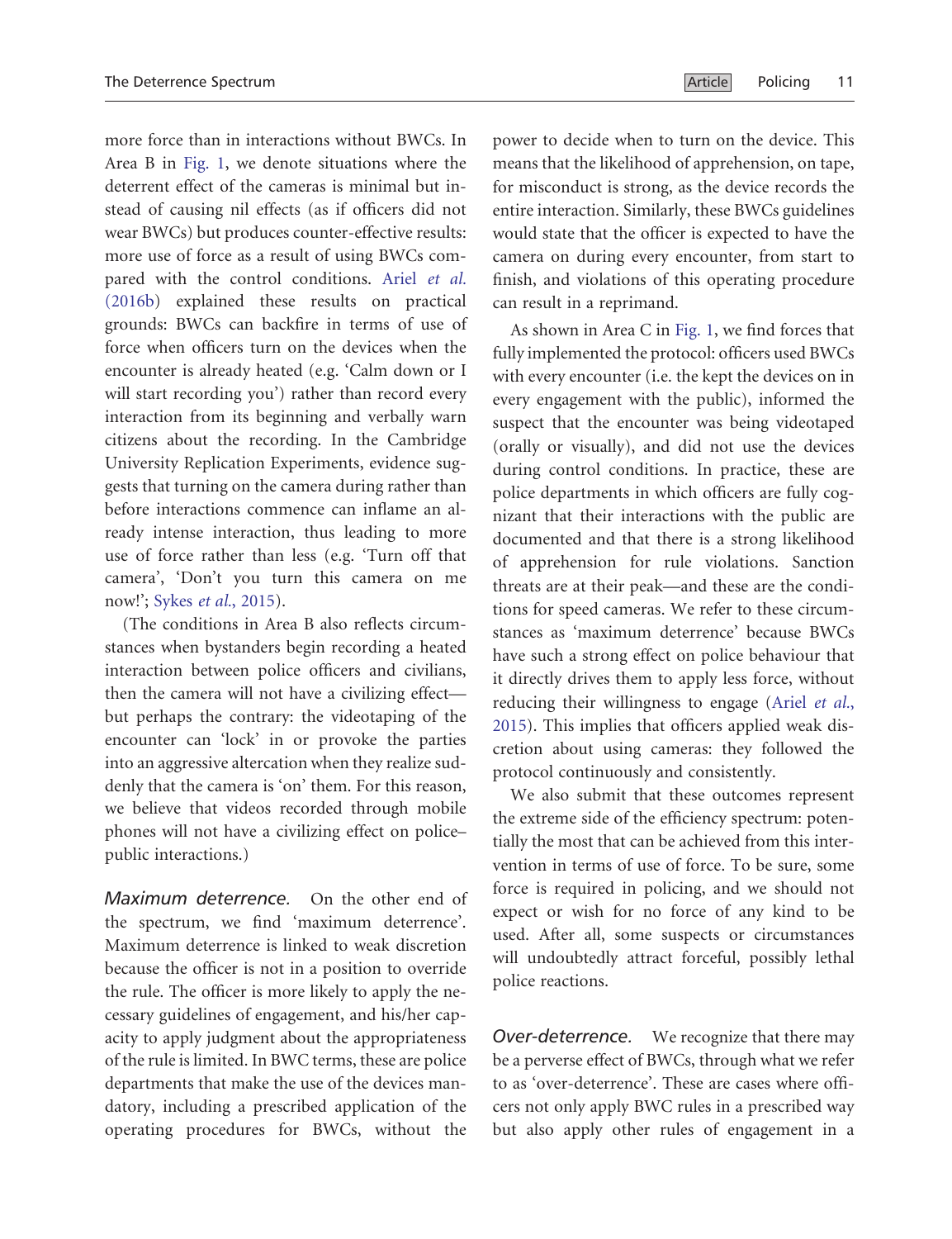regimented approach, fearing reprisal by their superiors. As intense interactions can often be left to subjective interpretations, some officers might fear that their actions will be viewed as lenient or illadvised. This, for instance, can be translated into a bureaucratic and 'cold' application of rules. As an illustration of this type of policy, [Farmer \(2016](#page-18-0), p. 1) recently reported, based on in-depth interviews with police officers, that, 'to avoid being scrutinized for their decisions in police–public interactions, they will simply ticket or arrest everyone as required by law, instead of providing leeway and understanding on an individual basis'.

Inertia. Finally, we hypothesize that over-deterrence as a result of having BWCs can reach inertia levels, which we can contextualize within the risk aversion literature [\(Dow and da Costa Werlang,](#page-17-0) [1992\)](#page-17-0): Officers with BWCs become reluctant not only to apply force but also to engage with members of the public. Officers would not do more than is minimally required from them. Under these conditions (Area D in [Fig. 1](#page-9-0)), the treatment effect of BWCs is dangerously high; it pushes officers into routinized and reserved policing. This suggests that officers have become driven to follow codes of practice bureaucratically, fearing reprisal for misconduct. These are cases when officers are deterred 'too much' and do not respond well to having BWCs.

For example, these officers might fear that using aggressive (but necessary) verbal commands will be interpreted as misconduct and, failing to apply these responses, are potentially more likely to become avoidant. As the literature confirms, policing often requires using force to subdue an aggressive criminal, and under these circumstances, officers must apply force not only to get the job done but also to protect themselves. However, having a constant observer of which the officer is cognizant during such

an interaction and that the officer can perceive as 'just another way of getting me' [\(Ariel, 2016a;](#page-17-0) [Tankebe and Ariel, 2016](#page-19-0)) can lead under extreme circumstances to what [Rosenfeld \(2015\)](#page-19-0) referred to as 'police withdrawal'. Instead of acting with necessary force, officers become reluctant to engage.

This unwillingness to engage can be seen as a scale: from applying insufficient force when needed through conducting fewer street interrogations to minimizing exposure in police–public encounters altogether. For such departments, BWCs join a growing concern in society about risk ([Garland,](#page-18-0) [2003](#page-18-0)). In policing, there have been several contributors to the rise in risk aversion. For example, legislation and the higher courts have been argued to enhance this aversion: 'It is not surprising that the police service, as a law enforcement body, has been keen not to contravene legislation, even at its margins. Proactive 'safety first' behaviour has been particularly apparent where agencies such as the Health and Safety Executive and the Independent Police Complaints Commission were created with remits of enforcement in specific areas [against officers' use of force]' [\(Heaton, 2011](#page-18-0), p. 83).

To add to this complexity, recent stories that went viral in the news about what is expected from police officers who wear BWCs ('Chief Constables and presidents of nations mention these devices as 'the' technology to restore confidence in policing as a social institution'; [Obama, 2017](#page-18-0)) may have also contributed to the withdrawal from using force. To some extent, this withdrawal can be construed as what [Nix and](#page-18-0) [Wolfe \(2016\)](#page-18-0) and others have referred to as 'de-policing' following the public unrest in Ferguson, Missouri that gave rise to the 'Black Lives Matter' movement. [Nix and Wolfe \(2016\)](#page-18-0) suggested that this 'Ferguson effect', operationalized by reduced motivation stemming from recent negative publicity, is associated with less willingness to engage in community partnership.8

<sup>8</sup> However, when controlling for organizational justice and self-legitimacy, this effect is nil—suggesting that officers who 'have confidence in their authority or perceive their agency as fair are more willing to partner with the community to solve problems, regardless of the effects of negative publicity' [\(Nix and Wolfe, 2016,](#page-18-0) p. 1). However, the unmitigated effect remains a challenge that forces need to address these days.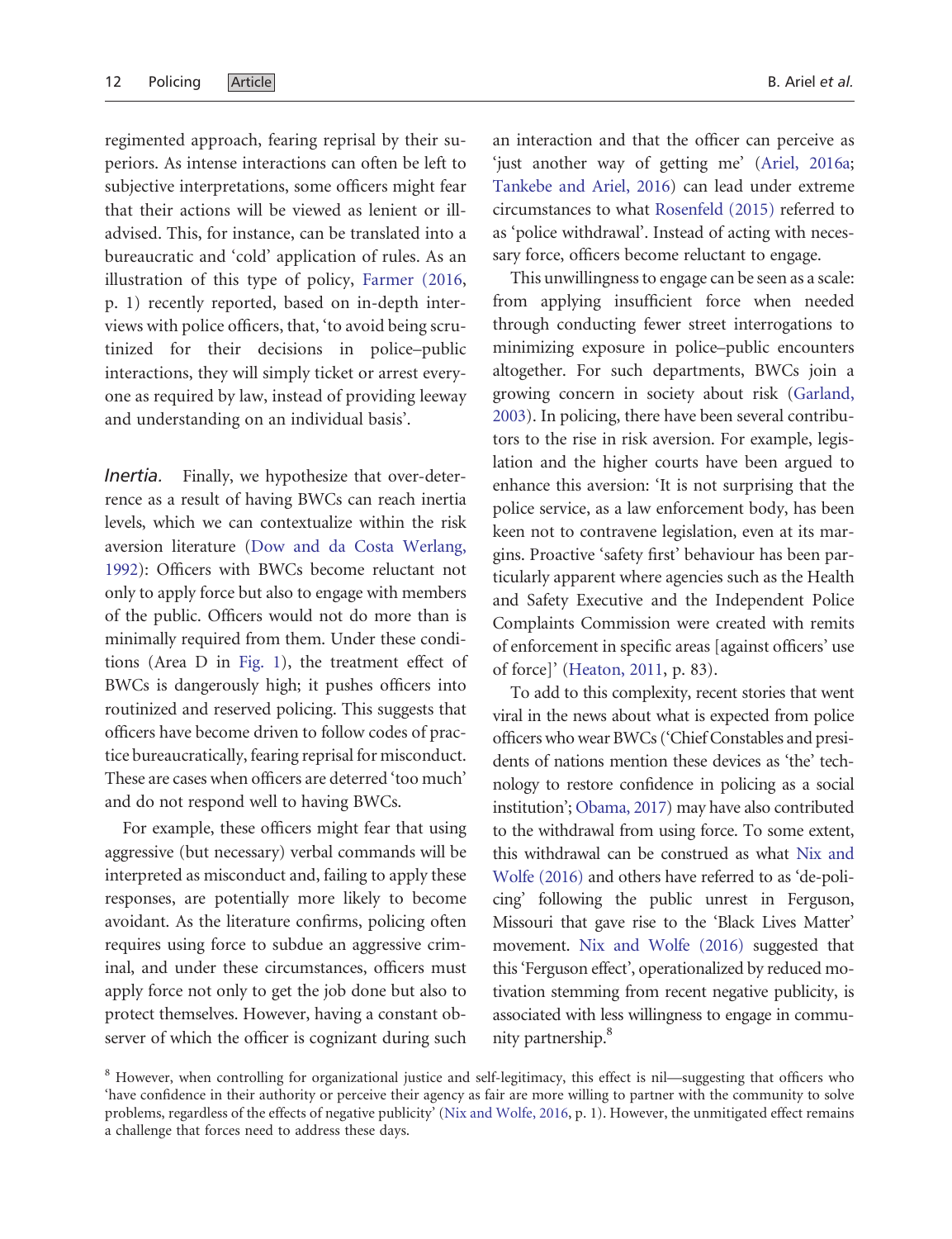Thus, the credible deterrent effect of a BWC is so strong that it leads to inertia. This can be seen as a way of physically withdrawing from situations that are stressful (e.g. [Euwema](#page-17-0) et al., 2004, p. 34). Consequently, as shown in Area D in [Fig. 1](#page-9-0), we would observe an overall reduction in the use of force, but mostly because officers are over-deterred from applying powers more broadly. The alternative to 'kicking back' is to ensure that the BWC programme does not materialize ([Todd and](#page-19-0) [Murphy, 2016\)](#page-19-0); however, we suspect that this is unlikely to be the case anymore, with the intense pressure to use BWCs in policing.

Optimal deterrence. Somewhere between minimal deterrence and maximum deterrence is optimal deterrence, which is both cost-effective and proportional, thus achieving the hypothesized aim of the intervention. In the case of surveillance technologies like BWCs, compliance with the police protocols can be achieved but with a reasonable degree of necessary discretion as well.

Optimal deterrence is not a new concept, and there is a longstanding tradition in economics on methods of establishing cost-efficient incentives to deter violations of rules ([Becker, 1993\)](#page-17-0). It is difficult to estimate the exact 'deterrence dosage' that is required. In fact, the economic term 'optimal' is muddled, as argued by [Sunstein](#page-19-0) et al. (1999, p. 4): 'outside of the context of punitive damages, psychological work on punishment has suggested that when thinking about punishment, people are not simple consequentialists, and that their ideas about punishment diverge from what would be expected from an optimal deterrence approach'. Still, there is a point where the deterrence effect of BWCs is 'just right', in the sense that the intervention produces the optimum results for the police department but with the least backfiring effect possible ([Weishaar,](#page-19-0) [2013](#page-19-0); [Cooter, 1989](#page-17-0)). If officers act rationally in deciding whether to use inappropriate force, BWCs can deter officers from rule breaking by creating an incentive scheme that makes them

better off by obeying police rules rather than violating them. The basic idea, as argued by [Oded \(2013,](#page-18-0) p. 21), is that, if would-be non-compliers know that rule breaking triggers sanctions, then they may be deterred from breaking the police code of conduct.

# **Discussion**

In the current article, we have sought to provide a more robust causal mechanism for BWCs within the framework of deterrence theory. These devices are adopted by a growing number of police departments, and as the evidence cannot keep up with the purchasing orders, scholars have neglected to incorporate a theoretical framework. The deterrence spectrum is one possible structure—and we believe there are at least three conclusions that immediately arise from the model.

# The question of BWCs discretion policy and the slippery slope problem

Research shows that the prominent factor in the decision to violate rules is heavily influenced by the perceived risk of apprehension ([Zimring](#page-20-0) et al. [1973](#page-20-0); [Becker, 1974](#page-17-0); [Williams and Hawkins, 1986,](#page-20-0) [Klepper and Nagin, 1989](#page-18-0); [Nagin, 1998](#page-18-0), [2013a;](#page-18-0) [Loughran](#page-18-0) et al., 2012), Awareness to this risk was found to be highly malleable to proximal influences which include objective sanction risks [\(Apel,](#page-16-0) [2013](#page-16-0))—and among these objective risks, presence of apparatus that can get you caught—i.e. an activated BWC—is an important ecological factor cue that inhibits criminal conduct. This 'certainty effect' implies one major implication in our context: the camera must be switched on, and the parties to the interaction should not have the powers to turn off the camera. If the certainty effect can be overruled, prima facie, then it creates a slippery slope. Indeed, it seems reasonable that particular types of incidents or victims should be excluded—however, these must be extremely unusual: naked victims, child sexual exploitation and when dealing with informants.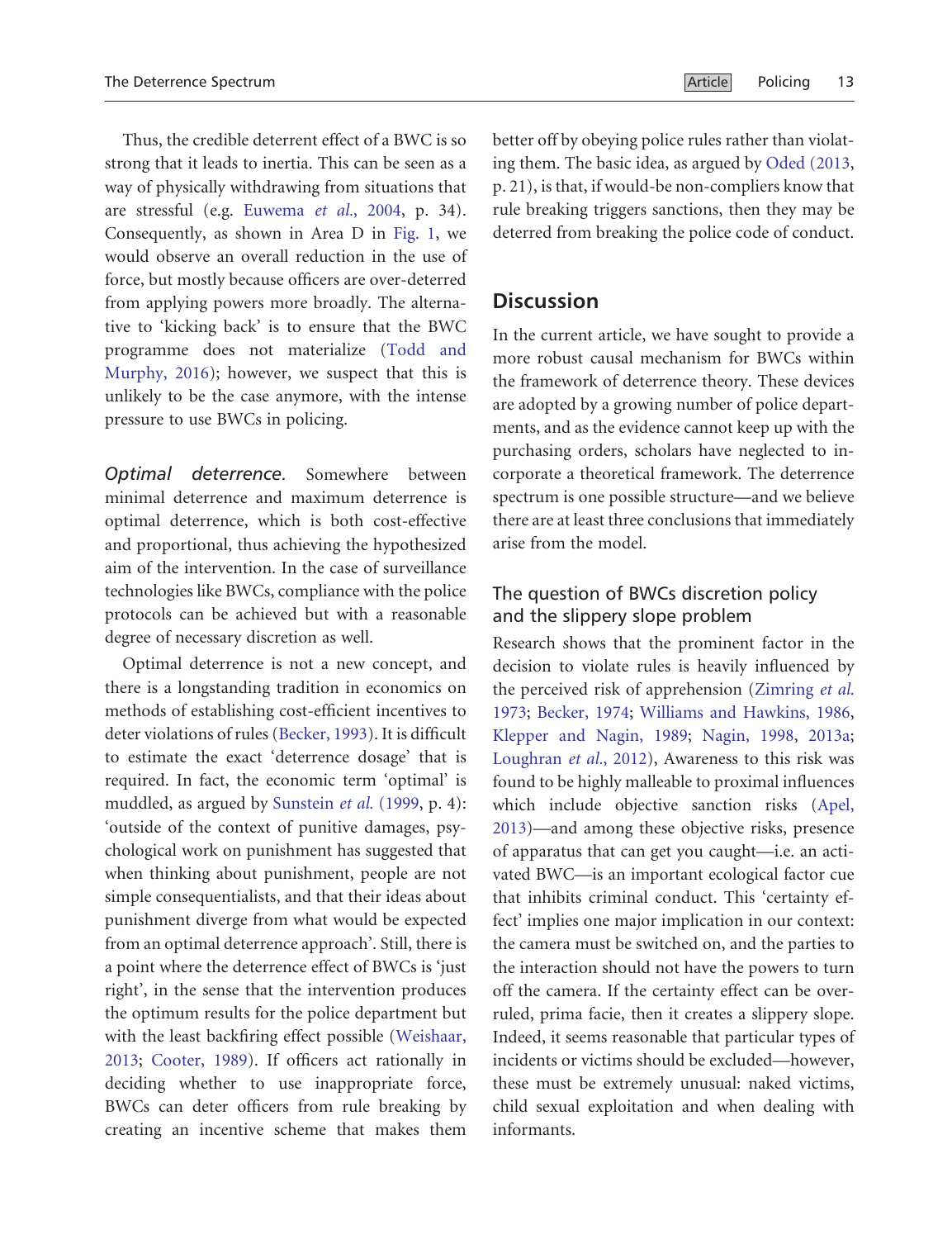Yet there are many police departments that provide a wide range of opting-outs, which can be catastrophic to the certainty effect of BWCs. We believe that lenient or 'liberal' BWCs activation policies are a slippery slope: exclusion criteria will soon become the prominent activation patterns, and without negative reinforcements then the policy will become toothless. Two examples are noteworthy: the Metropolitan Police Service (MPS) and the Israeli Police Service (IPS).

MPS's Body worn Video Manual of Guidance (Operational Considerations) Version 13.0 (2015) states in Article 4: 'As the decision to record rests with the user, so too does the decision to stop recording.' There is indeed 'an expectation' from the officer to use BWCs in any number of types of policing scenarios (p. 6). However, there is also a clear distinction between an anticipation from the officer to use BWCs and a proper requirement, where deviation from protocol would result in disciplinary actions. The suggestive undertone sends the message that it is the duty of the officer to make the decision when it is or it is not appropriate (i.e. 'proportionate or lawful') to record police–public interactions. It might be a good policy for most police officers, however, not for every one of them.

Consider another part of MPS's policy, which places the onus of making that decision on the officer to turn on the device: in incidents of use of force. Article 3c of the guideline suggests that the officer should anticipate that an incident of use of force might occur, and at that moment the officer should record the interaction.<sup>9</sup> One could see how easy it would be for the unprofessional officer to argue that, under the circumstances, she was not in a position to turn on the device, or that she did not anticipate a use of force. This suggestive policy will not deter her from applying unnecessary force, because the sanction risk is low. The camera could, for

example, be turned on while the parties are already in a physical struggle, and the antecedents of this aggressive interaction have gone unrecorded. Again, this policy could work well for the vast majority officer, because the use of unnecessary or disproportionate force is a very unusual scenario anyway, involving a small fraction of unprofessional police officers.

In a similar way, although somewhat less 'liberal' in their application of the research evidence, IPS Operating Procedure 90.221.103.004 (2016) dictates that the camera can be turned off '... when the need arises to protect informants, to conceal policing or investigation tactics, or exposing internal consultations... . When these circumstances no longer present, the officers shall activate their BWC' (emphasis added). In Section 3, the Operating Procedure then states (emphasis added):

> 3. Naturally, there might be circumstances in which the police officer was not able to activate the BWC before arriving to the scene, or inform the people in house that he has a BWC before entering the premises that a camera is in use. Such events could take place when arriving at a scene in which serious crime has occurred in front of the officer, urgent circumstances when activation of BWC is not possible, events in which the life of the officer or a member of the public is at risk, or when there are any technical issues with the BWCs. When these circumstances are no longer present, the officer shall activate the BWC as soon as possible.

We believe these circumstances are broad and can be left for interpretations. Any number of instances

<sup>&</sup>lt;sup>9</sup> 'At incidents where users use force or where there is a likelihood that the use of force may be necessary, the use of BWV is a proportionate means of corroborating the facts of the incident for later presentation as evidence and can also demonstrate transparency in respect of police actions ... . Where it is possible to commence recording prior to force being use – for example, when users face spontaneous and/or unexpected violence, the user should activate recording as soon as it is reasonable practicable to do so.'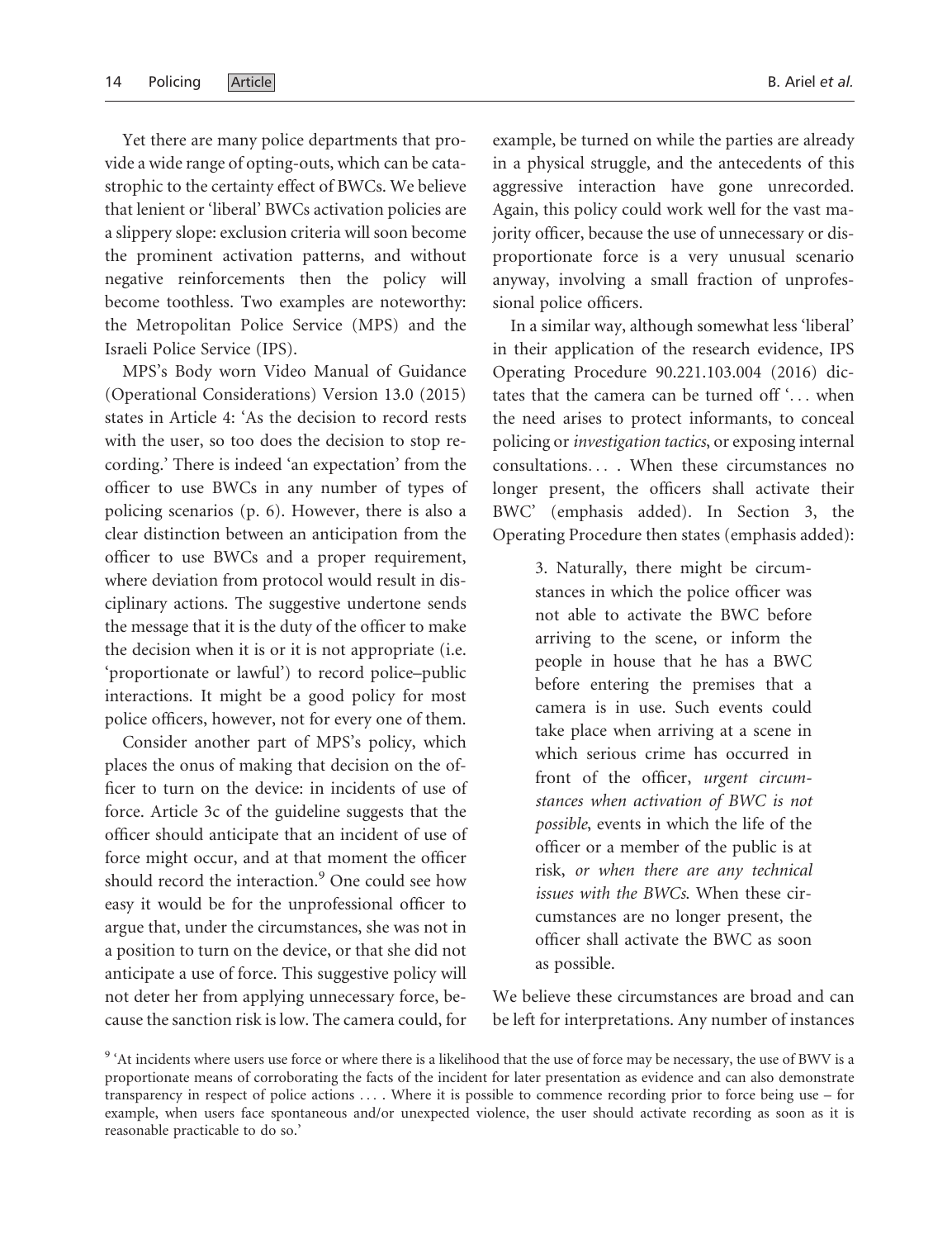of use of force can fall into situations of 'urgent circumstances when activation of BWC is not possible' and—more importantly—they allow unprofessional officers to be able to justify their actions and not be deterred. Likewise, there should be no technical issues with the devices (and if there are, why purchase them?), but when the guideline stipulates that such instances will take place, it sends the wrong message to some officers: 'here is how you can circumvent the policy'.

#### Technological fixes

If indeed activation is paramount to the success of BWCs, then there may be technological solutions. First, an automated sequence of camera activation is essential, at the very least to assist the police officers in the line of duty. For instance, BWCs can be activated immediately when certain environmental cues are triggered, such as GPS activation when entering hotspots, when leaving the police vehicle, when removing handcuffs or a weapon from the holster, when turning on the siren, or when an emergency call for service is registered on the officer's individual radio. This way, the officer does not need to be concerned with activating the camera, as it will turn on automatically. Turning off BWCs in police–public encounters will therefore be the exception (under the stronger discretion model), and a system of reasonable justifications for turning them off will be required.

It ought to be recognized that, as these devices become more commonplace in law enforcement, one of the most debatable issues will be the limitation they put on officers' discretion. For decades, officers have been trained to apply their discretion on the applicability of the use of force, on whether or not to arrest a suspect, and, more broadly, on how best to handle victims and suspects. Yet from all the evidence we have seen thus far, 'on-the-spot' powers of activation of BWCs are not only ineffective but can even backfire. Equally important, BWCs will miss the crucial evidence that provides the justification for the use of force, the decision to arrest, or the reasons that officers responded as they did to the situation ([Young and Ready, 2015\)](#page-20-0). This conclusion—that officers should not make the decision as to when to activate the camera—however, seemingly undermines the discretion that officers have been taught to value as an aspect of their professional identity. Insofar as law enforcement is concerned, people do not like to be told how to do their job. However, all unjustified or disproportional use of force is a result of poor judgement calls, and officers are less likely to deviate from protocol when they are being observed by BWCs. Transparency inevitably leads to greater accountability, and when following protocol, officers are less likely to make a wrong decision. To be sure, under this BWC policy regime, officers are not completely stripped of their power of discretion; they are merely changing the focus from activation to deactivation of the devices.

Thus, it is clear that BWCs alone cannot achieve the hypothesized goals of BWCs. Officers must notify the people with whom they are is engaged that the encounter is being videotaped AND they must turn on the camera at the very first moment, before the encounter escalates. It would be counterproductive to turn on the camera while the event is escalating, as the suspect can view the turning on of the camera as a confrontational reaction made by the officer. More importantly, however, is that the verbal proclamation that the incident is being recorded, which ought to come as soon as the interaction commences and be the very first thing the officer tells his counterparties, engrains within the parties the awareness that indeed the interaction is being recorded. This policy guideline explicitly means that police officers must relinquish some of their discretionary power to turn on the BWCs as they deem necessary. It may not be easy, as officers might feel reluctant to give this power away. However, optimum deterrence depends on it. For instance, experienced officers might feel that their clinical experience of many years is ignored and that they can make the necessary assessment as to when it is appropriate to use these devices. However, our findings do not suggest that officers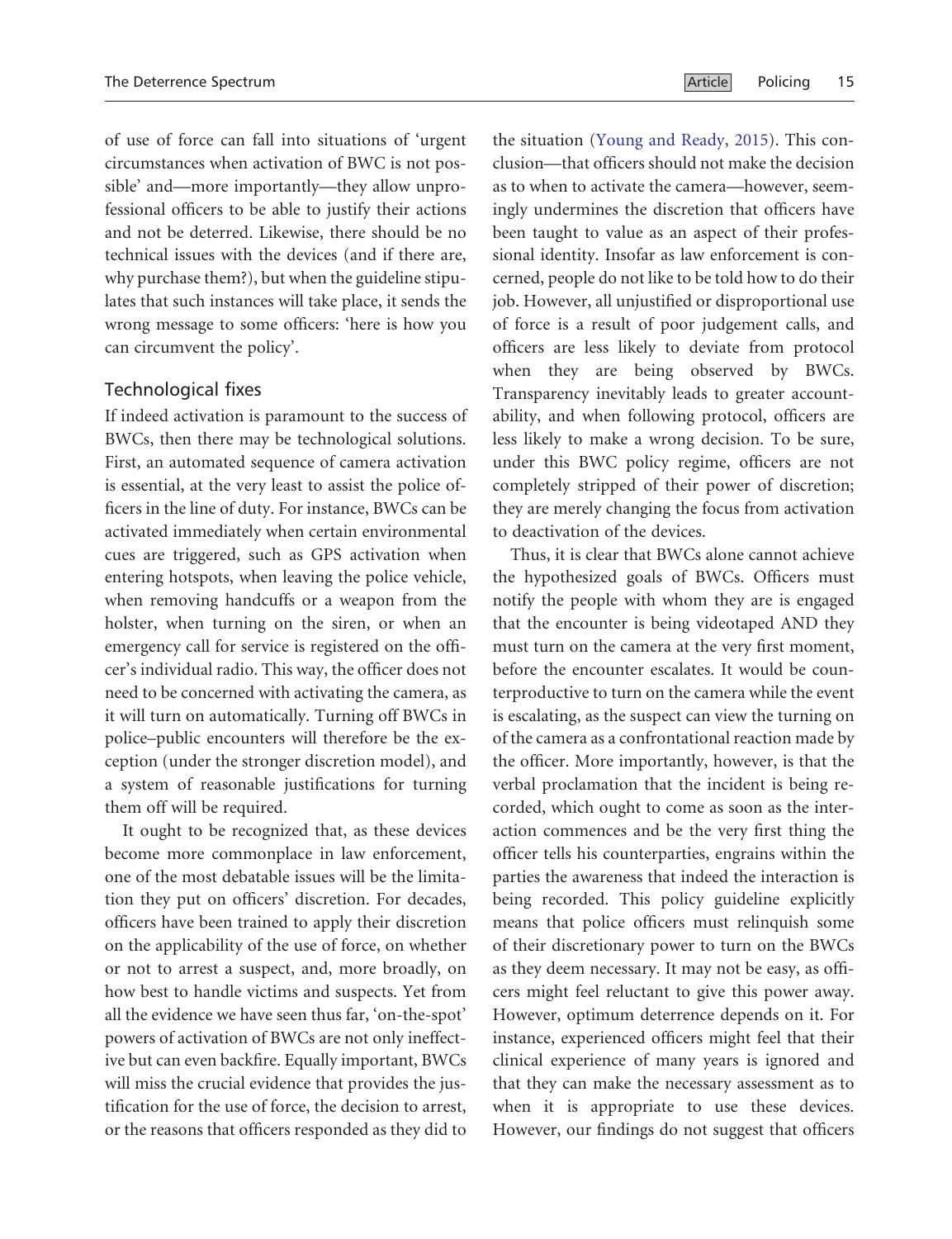should not decide in which types of cases BWCs should be used but rather that they should not be in a position to turn on the devices during a job.

However, we need more research on this. One possible design would be to randomly assign cases to 'strong discretion' versus 'weak discretion' arms. Our findings are based on sub-group analyses, and this type of analysis does not fully remove confounding effects [\(Young and Ready, 2015](#page-20-0)). Notwithstanding the treatment diffusion effects (see the discussion in Ariel et al.[, 2016c\)](#page-17-0), such an experiment would provide the strongest confirmation of the deterrence spectrum model.

#### Broader organizational infrastructure

Third, up until now, we have been mainly concerned about the effect of BWCs on officers, but we have neglected to discuss broader organizational effects. Decision-making in policing does not happen in a vacuum. This can be vividly seen in the discussions about BWCs: one question that may come up is whether officers should be reprimanded for using profanities against certain suspects. While foul language should generally be avoided, as it is seen as vulgar, it is accepted that profanity is permissible when the officer is attempting to gain control over aggressive or otherwise dangerous street offenders. Yet, as we discussed above, we take the position that disciplinary action should not be taken in these circumstances, when such aggressive non-physical voice commands could have cooled down hostile situations instead of physical force. However, it is also generally agreed that the use of profanity in non-combatant public–police interactions is not permissible. Some form of punishment is justifiable, especially when caught on camera. So where do we draw the line? What type and level of reprimand should be applied to the officer here? Even if the punishment would be swift and certain, a simple warning or an informal conversation with the superior officer would not have a deterrent effect. The (threat of a) reprimand must be sufficiently severe; otherwise, it will not be effective—against the aggrieving party

as well as his or her peers. This point currently remains unclear.

More crucially, a prominent predictor of the success of a BWC program is the agency's receptivity to evidence-based policing [\(Sherman, 2013](#page-19-0)). This essentially means that the police department embraces a scientific approach in decision-making and endorses the concept of using the best evidence available. The scientific approach usually means 'test first, implement after', especially when the state of the art of knowledge on a particular intervention is unstable, weak, or both. While the evidence on BWCs is accumulating, it is difficult to predict ex ante in which departments BWCs will be 'successful'. Wide variations exist between police departments. What could 'work' for a sheriff's department in California may not necessarily work for a national police force in the Middle East. Dissimilarities in the ways in which agencies record data, varying degrees of police misconduct, and how legitimate the force is in the eyes of senior officers can be widely different.

The problem with introducing BWCs to an entire force without a preliminary test that allows the BWCs to fail as much as it allows them to succeed is that we will never know whether changes in use of force, complaints, arrests, and criminal justice outcomes are a result of the intervention or a result of something else. Who is to say that the activation policy practiced in the UK is appropriate elsewhere? Will the rank and file embrace BWCs, or will there be a backlash, with officers considering these devices a 'big brother' trying to undermine their professional autonomy? Should superior officers have viewing rights to the footage captured as evidence by the patrolling officers, or should these rights be limited to specific cases? To answer these questions, controlled experiments are required.

In far too many forces, however, it is not evidence but hunches and gut feelings that seem to reign the decision-making process. Police departments must let go of complacency—or the 'I've been a cop for 30 years; do you wanna tell me how to do my job?' mentality. Sending delegates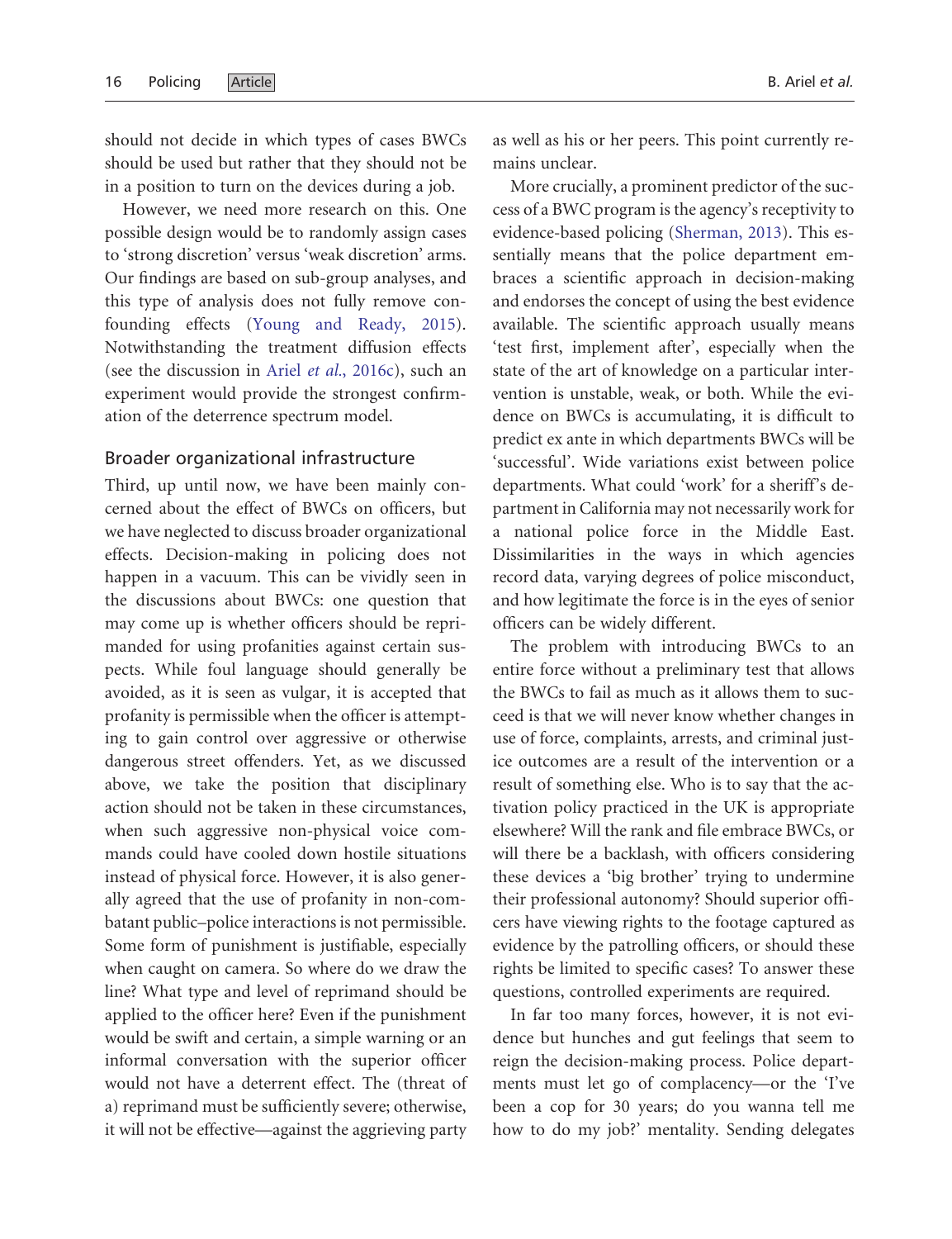<span id="page-16-0"></span>to other forces to learn how BWCs are used is insufficient as well because merely observing how others have embraced this technology is not enough. To embrace and then install a multimillion dollar intervention in one's own agency, based on a few observations or academic papers, is reckless. Because BWCs can also backfire, to the extent that they may cause an increase in reported assaults against staff or an increase in complaints filed against the police, not testing BWCs prior to procurement is irresponsible, let alone unprofessional.

Finally, there is another important reason for testing BWCs prior to procurement: legitimacy. It is usually the case that 'testing' refers to a partnership with research institutions. What the research institution can add, which in-house testing cannot, is a substantially higher level of credibility. Consider a police force that is looking to embrace BWCs, primarily as a way to elevate the trust of the public in the police. As the level of legitimacy awarded to this police force is incredibly low,  $^{10}$  BWCs can potentially be a solution for increasing transparency, enhancing accountability, ensuring the integrity of officers in court, and overall professionalization of what is otherwise an institution perceived to be weak and unjust. Indeed, BWCs might do all that, but in this type of social climate, it is quite unlikely that the public would believe the results of a test conducted in-house. It is not very different from a pharmaceutical company that conducts its own clinical trials on its products: Such studies are often discredited in the scientific community and disregarded by prospective patients. In many ways, not embracing the evidence-based policing paradigm is the reason that this type of police force is perceived as, overall, illegitimate. BWCs can change policing, but the scientific paradigm that engendered them must be ineffaceable in their continued deployment. They come as a package for any agency that wants to move forward.

# Conclusion

As the implementation of BWCs in policing continues to grow, researchers and practitioners alike should be mindful of the theoretical mechanisms that explain how these devices could have a civilizing effect on aggressive police–public interactions. Deterrence theory is the appropriate framework, as the increased likelihood of sanction threats associated with the use of BWCs predicts less use of force. This effect of BWCs floats within a 'deterrence spectrum', ranging from minimal deterrence (e.g. weak impact on police–public contacts), through maximum deterrence (e.g. a strong effect), to counter-effective outcomes, such as police inertia. The deterrence spectrum is closely linked to activation policies, and specifically to discretion: the more officers can opt-out from mandatory activation procedures (and without consequences for deactivations), the less we should expect the BWCs to effect policing. When officers can override the sanction threat, it creates a slippery slope which would result in a toothless BWCs policy. Strong discretion is therefore inversely linked to a weak deterrent effect, and weak discretion is inversely linked to a strong deterrent effect. Given the mechanisms that are in play, more attention ought to be given to training on appropriate use of BWCs, and technological fixes that would make automatize activation. More research is needed in order to observe how the deterrence spectrum is applicable to other outcomes.

## References

- Apel, R. (2013). 'Sanctions, perceptions, and crime: Implications for criminal deterrence'. Journal of Quantitative Criminology, 29(1), 67–101.
- Ariel, B., and Partridge, H. (2016). 'Predictable Policing: Measuring the Crime Control Benefits of Hotspots Policing at Bus Stops'. Journal of Quantitative Criminology doi:10.1007/s10940-016-9312-y.

<sup>&</sup>lt;sup>10</sup> See The European Social Survey (2010).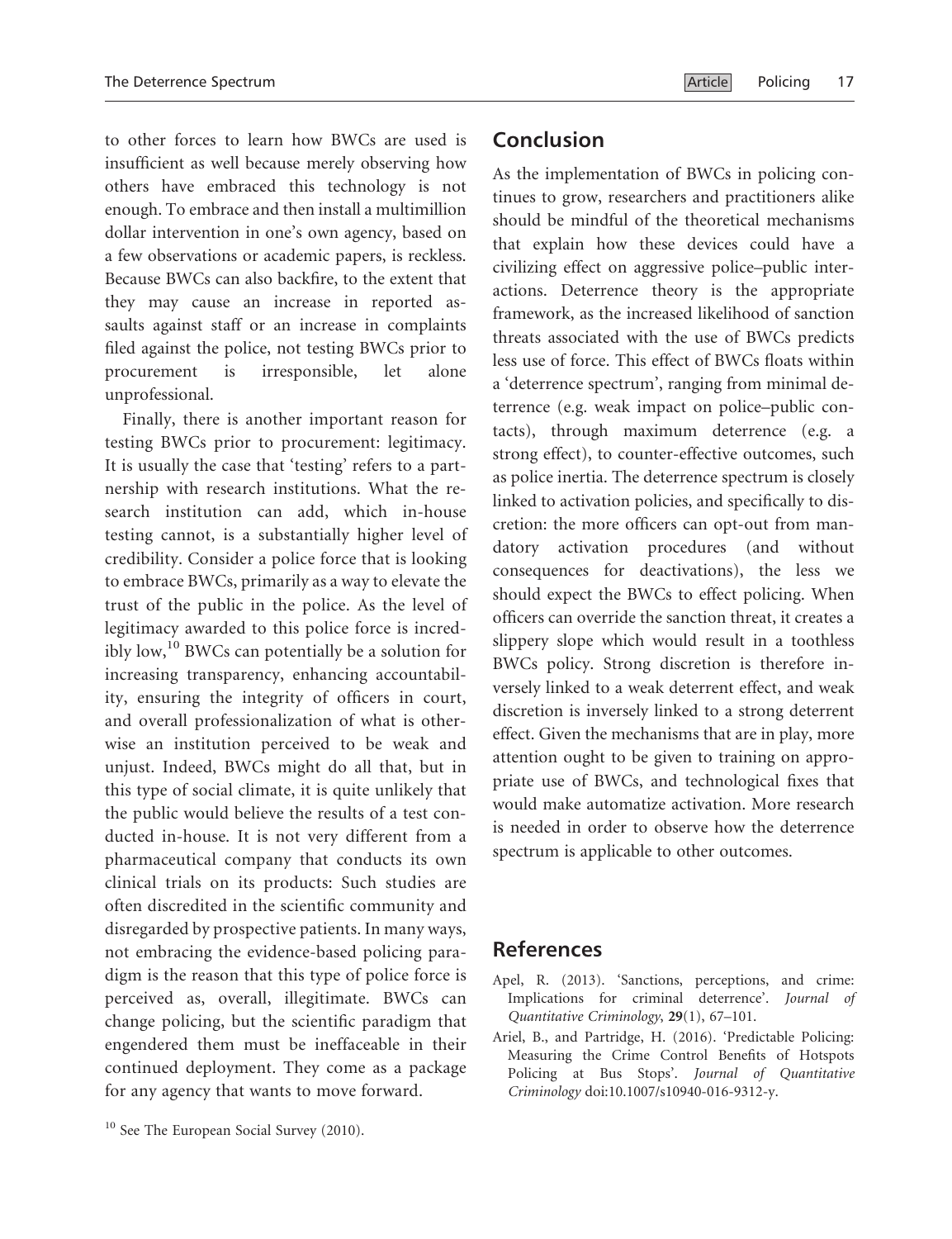- <span id="page-17-0"></span>Ariel, B. (2012). 'Deterrence and Moral Persuasion Effects on Corporate Tax Compliance: Findings from a Randomized Controlled Trial'. Criminology 50(1): 27–69.
- Ariel, B. and Farrington, D. (2010) Randomised Block Designs. In Weisburd, D. and Piquero, A. (eds), Handbook of Quantitative Criminology. New York: Springer, pp. 437–457.
- Ariel, B. (2016a). 'The Effect of Police Body-Worn Videos on Use of Force, Complaints and Arrests in Large Police Departments'. Journal of Criminal Law and Criminology 106(1): 101–136.
- Ariel, B. (2016b). 'Increasing Cooperation with the Police Using Body-Worn Cameras'. Police Quarterly 19(3): 326–362.
- Ariel, B. and Farrar, W. (2012). The Rialto Police Department Wearable Cameras Experiment Experimental Protocol: CRIMPORT. University of Cambridge. Institute of Criminology. [http://www.crim.](http://www.crim.cam.ac.uk/research/experiments/rex-post/rialto.pdf) [cam.ac.uk/research/experiments/rex-post/rialto.pdf](http://www.crim.cam.ac.uk/research/experiments/rex-post/rialto.pdf) (last accessed 06 December 2016).
- Ariel, B., Farrar, W. A., and Sutherland, A. (2015). 'The Effect of Police Body-Worn Cameras on Use of Force and Citizens' Complaints Against the Police: A Randomized Controlled Trial'. Journal of Quantitative Criminology 31(3): 509–535.
- Ariel, B., Sutherland, A., Henstock, D., et al. (2016a). 'Wearing Body Cameras Increases Assaults Against Officers and Does Not Reduce Police Use of Force: Results from a Global Multi-Site Experiment'. European Journal of Criminology.
- Ariel, B., Sutherland, A., Henstock, D., et al. (2016b). 'Report: Increases in Police Use of Force in the Presence of Body-Worn Cameras Are Driven by Officer Discretion: A Protocol-Based Subgroup Analysis of Ten Randomized Experiments'. Journal of Experimental Criminology 12(3): 453–463.
- Ariel, B., Sutherland, A., Henstock, D., et al. (2016c). 'Global Multi-Site Randomized Controlled Trial Shows that Police Body-Worn-Cameras Reduce Citizen's Complaints against the Police: A Case of Contagious Accountability?' Criminal Justice and Behaviour 12(3): 453–463.
- Ariel, B., Weinborn, C., and Sherman, L. W. (2016). 'Soft Policing at Hot Spots—Do Police Community Support Officers Work? A Randomized Controlled Trial'. Journal of Experimental Criminology 12(3): 277–317.
- Armitage P. (2003). 'Fisher, Bradford Hill, and randomization: a symposium'. Int J Epidemiol 32:925–928.
- Arnold, B. and Levin, M. (2010). 'Ambient Anomie in the Virtualised Landscape? Autonomy, Surveillance and Flows in the 2020 Streetscape'. M/C Journal 13(2). [http://www.journal.media-culture.org.au/index.php/](http://www.journal.media-culture.org.au/index.php/mcjournal/article/viewArticle/221) [mcjournal/article/viewArticle/221](http://www.journal.media-culture.org.au/index.php/mcjournal/article/viewArticle/221) (last accessed 06 December 2016).
- Bayley, D. H. and Garofalo, J. (1989). 'The Management of Violence by Police Patrol Officers'. Criminology 27(1): 1–26.
- Beck, A. and Willis, A. (1999). 'Context-Specific Measures of CCTV Effectiveness in the Retail Sector'. Surveillance of Public Space: CCTV, Street Lighting and Crime Prevention, Crime Prevention Studies Series 10: 251–269.
- Becker, G. S. (1974). 'Crime and Punishment: An Economic Approach.' Pp. 1–54 in Essays in the Economics of Crime and Punishment, edited by Becker, G. S. and Landes W. M. Cambridge, MA: National Bureau of Economic Research, Inc.
- Becker, G. S. (1993). 'Nobel Lecture: The Economic Way of Looking at Behaviour'. Journal of Political Economy 101(3): 385–409.
- Bonilla, Y. and Rosa, J. (2015). '# Ferguson: Digital Protest, Hashtag Ethnography, and the Racial Politics of Social Media in the United States'. American Ethnologist 42(1): 4–17.
- Borrelli, B. (2011). 'The Assessment, Monitoring, and Enhancement of Treatment Fidelity In Public Health Clinical Trials'. Journal of Public Health Dentistry 71(s1): S52–S63.
- Cooter, R. (1989). 'Punitive Damages for Deterrence: When and How Much?'. Alaska Law Review 40: 1143.
- Cornish, D. B. and Clarke, R. V. (2014). The Reasoning Criminal: Rational Choice Perspectives on Offending. London: Transaction Publishers.
- Corbett, C. and Simon, F. (1999). The effects of speed cameras: How drivers respond. Department for the Environment, Transport and the Regions.
- Cubitt, T. I., Lesic, R., Myers, G. L., and Corry, R. (2016). 'Body-Worn Video: A Systematic Review of Literature'. Australian & New Zealand Journal of Criminology doi: 10.1177/0004865816638909.
- Demir, M. (2016). Deterrence or Self-Awareness? Exploring the Theoretical Implications of Body–Worn Cameras (BWC's) using a Randomized Controlled Trial. Presented at the American Society of Criminology Annual Conference, New Orleans, November 2016.
- Dow, J. and da Costa Werlang, S. R. (1992). 'Uncertainty Aversion, Risk Aversion, and the Optimal Choice of Portfolio'. Econometrica 60(1): 197–204.
- Doyle, A., Lippert, R., and Lyon, D. (2013). Eyes Everywhere: The Global Growth of Camera Surveillance. London: Routledge.
- Drover, P. and Ariel, B. (2015). 'Leading an Experiment in Police Body-Worn Video Cameras'. International Criminal Justice Review 25(1): 80–97.
- Duval, S. and Wicklund, R. A. (1972). A Theory of Objective Self Awareness. New York: Academic Press.
- Ellis, T., Jenkins, C. and Smith, P. (2015). Evaluation of the introduction of personal issue body worn video cameras (Operation Hyperion) on the Isle of Wight: Final report to Hampshire Constabulary.
- Euwema, M. C., Kop, N. and Bakker, A. B. (2004). 'The Behaviour of Police Officers in Conflict Situations: How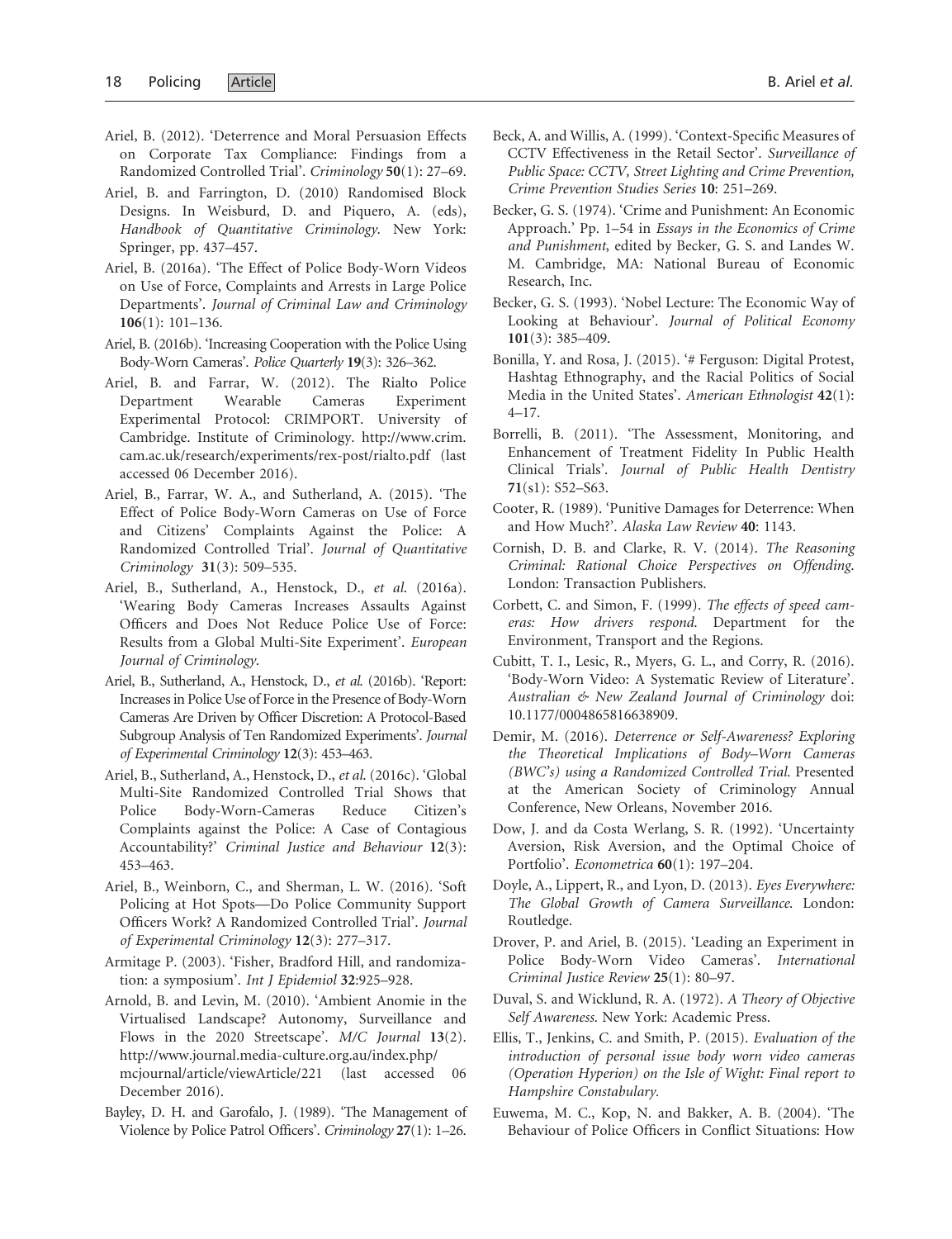<span id="page-18-0"></span>Burnout and Reduced Dominance Contribute to Better Outcomes'. Work & Stress  $18(1)$ : 23-38.

- Farmer, A. (2016). Everyone's Gonna Get Arrested: Police Discretion and Body Worn Cameras. Presented at the American Society of Criminology Annual Conference, New Orleans, November 2016.
- Farrell, G., Tilley, N., Tseloni, A., and Mailley, J. (2010). 'Explaining and Sustaining the Crime Drop: Role of Opportunity-Related Theories'. Crime Prevention & Community Safety 12(1): 24–41.
- Farrington, D. P. and Welsh, B. C. (2002). Effects of Improved Street Lighting on Crime: A Systematic Review. England: Home Office London.
- Garland, D. (2003). The rise of risk. Risk and morality, 48– 86.
- Goodall, M. (2007). Guidance for the Police Use of Body-Worn Video Devices. London: Home Office.
- Grasmick, H. G., Bursik, R. J. and Arneklev, B. J. (1993). 'Reduction in Drunk Driving as a Response to Increased Threats of Shame, Embarrassment, and Legal Sanctions'. Criminology 31(1): 41–67.
- Grossmith, L. O. C., Finn, W., Mann, D., Davies, T., and Baika, L. (2015). Police, Camera, Evidence: London's Cluster Randomised Controlled Trial of Body Worn Video. London: College of Policing.
- Harris, D. A. (2010). 'Picture This: Body Worn Video Devices ('Head Cams') as Tools for Ensuring Fourth Amendment Compliance by Police'. Texas Tech Law Review, Forthcoming.
- Heaton, R. (2011). 'We Could Be Criticized! Policing and Risk Aversion'. Policing 5(1): 75–86.
- Jennings, W. G., Lynch, M. D., and Fridell, L. A. (2015). 'Evaluating the Impact of Police Officer Body-Worn Cameras (BWCs) on Response-To-Resistance and Serious External Complaints: Evidence from the Orlando Police Department (OPD) Experience Utilizing a Randomized Controlled Experiment'. Journal of Criminal Justice 43(6): 480–486.
- Katz, C. M., Kurtenbach, M., Choate, D. E., and White, M. D. (2015). Phoenix, Arizona, smart policing initiative: evaluating the impact of police officer body-worn cameras.[https://www.ncjrs.gov/App/Publications/abstract.](https://www.ncjrs.gov/App/Publications/abstract.aspx?ID=272350) [aspx?ID=272350](https://www.ncjrs.gov/App/Publications/abstract.aspx?ID=272350)
- Klepper, S. and Nagin, D. (1989). 'The deterrent effect of perceived certainty and severity of punishment revisited'. Criminology 27(4), 721–746.
- Klick, J., MacDonald, J., and Stratmann, T. (2012). Mobile Phones and Crime Deterrence: An Underappreciated Link. In Harel, A. and Hylton, K. N. (eds), Research Handbook on the Economics of Criminal Law, pp. 12–33.
- Loftus, B., Goold, B. and Mac Giollabhui, S. (2016). 'From a Visible Spectacle to an Invisible Presence: The Working

Culture of Covert Policing'. British Journal of Criminology 56(4): 629–645.

- Loughran, T. A., Pogarsky, G., Piquero A. R. and Paternoster R. (2012). 'Re-Examining the Functional Form of the Certainty Effect in Deterrence Theory.' Justice Quarterly 29(5):712–741.
- Lum, C., Koper, C., Merola, L., et al. (2015). Existing and ongoing body worn camera research: Knowledge gaps and opportunities. A Report to the Laura and John Arnold Foundation. [https://www.bja.gov/bwc/pdfs/](https://www.bja.gov/bwc/pdfs/BodyWornCameraResearch.pdf) [BodyWornCameraResearch.pdf](https://www.bja.gov/bwc/pdfs/BodyWornCameraResearch.pdf) (last accessed 06 December 2016).
- Martínez-Carballido, J., García-Lucero, C., Ramírez-Cortés, J. M., and Caldera, R. E. (2010). FPGA Based System Prototype for Face Location and Recording of People Getting on a Public Transport Bus. Electronics, Communications and Computer (CONIELECOMP), 2010 20th International Conference on IEEE, pp. 164–168.
- McCahill, M. (2015). 'Theorizing Surveillance in the UK Crime Control Field'. Media and Communication 3(2):  $10-20$ .
- McCahill, M. and Norris, C. (2004). From Cameras to Control Rooms: The Mediation of the Image by CCTV Operatives. CCTV and Social Control: The Politics and Practice of Video-Surveillance, European and Global Perspectives, University of Sheffield, January 2014.
- Menichelli, F. (2014). 'Technology, Context, Users: A Conceptual Model of CCTV'. Policing: An International Journal of Police Strategies & Management 37(2): 389–403.
- Nagin, D. S. (1998). 'Criminal deterrence research at the outset of the twenty-first century'. Crime and Justice, 1–42.
- Nagin, D. S. (2013a). 'Deterrence in the Twenty-First Century'. Crime and Justice 42(1):199–263.
- Nagin, D. S. (2013b). 'Deterrence: A Review of the Evidence by a Criminologist for Economists'. Annu Rev Econ 5(1):83–105.
- Neyroud, P. W. (2015). Learning by Testing: Exploring Treatment Integrity as a Critical Success Factor in Police Field Experiments. Poster presented at the European Society of Criminology Conference in Porto, September 2015.
- Nix, J. and Wolfe, S. E. (2016). Sensitivity to the Ferguson Effect: The role of managerial organizational justice. Journal of Criminal Justice 47: 12–20.
- Obama, B. (2017). 'The President's Role in Advancing Criminal Justice Reform'. Harvard Law Review 130: 811.
- Oded, S. (ed.) (2013). Corporate Compliance. Cheltenham, UK: Edward Elgar Publishing.
- ODS Consulting (2011). Body Worn Video Projects in Paisley and Aberdeen, Self Evaluation. Glasgow: ODS Consulting.
- Owens, C., Mann, D. and McKenna, R. (2014). The Essex BWVBWC Trial: The Impact of BWC on Criminal Justice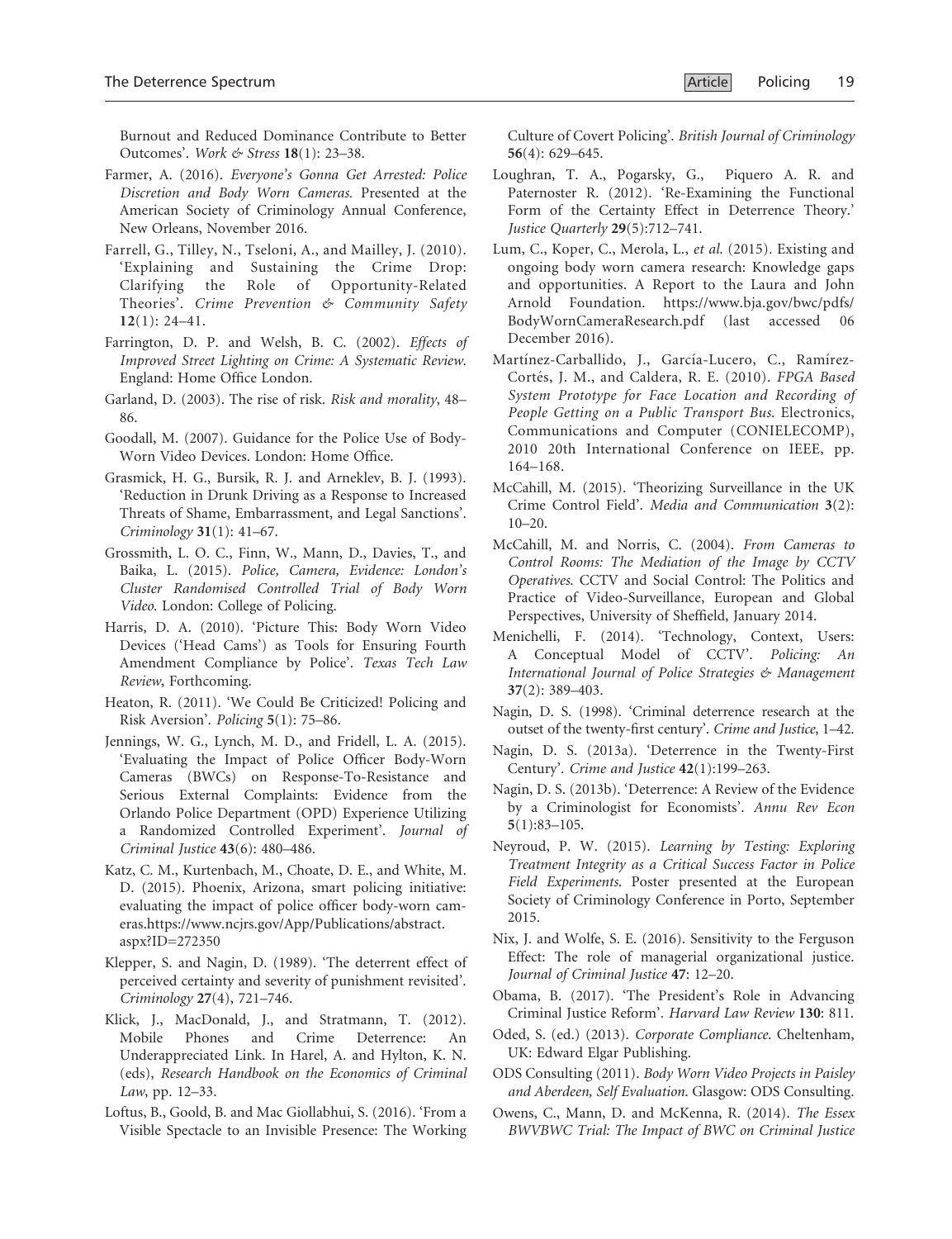<span id="page-19-0"></span>Outcomes of Domestic Abuse Incidents. College of Policing: London.

- Painter, K. and Tilley, N. (1999). Surveillance of Public Space: CCTV, Street Lighting and Crime Prevention, Vol. 10. Monsey, New York: Criminal Justice Press Monsey.
- Paternoster, R. (2010). 'How Much Do We Really Know about Criminal Deterrence?'. The Journal of Criminal Law and Criminology 100(3): 765–824.
- Paternoster, R., Saltzman, L. E., Waldo, G. P., and Chiricos, T. G. (1983). 'Perceived Risk and Social Control: Do Sanctions Really Deter?'. Law and Society Review 17(3): 457–479.
- Piza, E. L., Caplan, J. M. and Kennedy, L. W. (2014). 'Is the Punishment More Certain? An Analysis of CCTV Detections and Enforcement'. Justice Quarterly 31(6): 1015–1043.
- Pratt, T. C. and Turanovic, J. J. (2016). Celerity and Deterrence. In Nagin, D. S., Cullen, F. T., and Jonson, C. L. (eds), Deterrence, Choice, and Crime: Contemporary Perspectives—Advances in Criminological Theory. New Brunswick, NJ: Transaction.
- Pratt, T. C., Cullen, F. T., Blevins, K. R., Daigle, L. E., and Madensen, T. D. (2006). 'The Empirical Status of Deterrence Theory: A Meta-Analysis'. Taking Stock: The Status of Criminological Theory 15: 367–396.
- Ratcliffe, J. H., Taniguchi, T., and Taylor, R. B. (2009). 'The Crime Reduction Effects of Public CCTV Cameras: A Multi-Method Spatial Approach'. Justice Quarterly 26(4): 746–770.
- Ready, J. T. and Young, J. T. (2015). 'The Impact of On-Officer Video Cameras on Police–Citizen Contacts: Findings from a Controlled Experiment in Mesa, AZ'. Journal of Experimental Criminology 11(3): 445–458.
- Rosenfeld, R. (2015). Was there a Ferguson Effect on crime in St. Louis? The Sentencing Project. [http://sentencingpro](http://sentencingproject.org/doc/publications/inc_Ferguson_Effect.pdf)[ject.org/doc/publications/inc\\_Ferguson\\_Effect.pdf](http://sentencingproject.org/doc/publications/inc_Ferguson_Effect.pdf) (last accessed 06 December 2016).
- Roy, A. (2014). On Officer Video Cameras: Examining the Effects of Police Department Policy and Assignment on Camera Use and Activation. (Unpublished master's thesis). Arizona State University, Phoenix, AZ.
- Sherman, L. W. (2013). 'The Rise of Evidence-Based Policing: Targeting, Testing, and Tracking'. Crime and Justice 42(1): 377–451.
- Sivarajasingam V, Shepherd J. P., and Matthews K. (2003). 'Effect of urban closed circuit television on assault injury and violence detection'. Injury Prevention 9: 312–316.
- Slothower, M., Sherman, L. W., and Neyroud, P. (2015). 'Tracking Quality of Police Actions in a Victim Contact Program: A Case Study of Training, Tracking, and Feedback (TTF) in Evidence-Based Policing'. International Criminal Justice Review 25(1): 98–116.
- Sunstein, C. R., Schkade, D., and Kahneman, D. (1999). Do People Want Optimal Deterrence? University of Chicago

Law School, John M. Olin Law & Economics Working Paper No. 77. [http://ssrn.com/abstract=166168/http://dx.](http://dx.doi.org/10.2139/ssrn.16614) [doi.org/10.2139/ssrn.16614](http://dx.doi.org/10.2139/ssrn.16614) (last accessed 06 December 2016).

- Sykes, J. (2014). Leading and Testing Body-Worn Video in an RCT. Cambridge: Cambridge University.
- Sykes, J., Henstock, D., Young, J., Drover, P., and Ariel, B. (2015). Road to Implementation: A Multisite Randomized Controlled Trial on Body Worn Videos. Presented at the 8th International Conference on Evidence Based Policing, University of Cambridge, Cambridge, July 2015.
- Tankebe, J., and Ariel, B. (2016). Cynicism Towards Change: The Case of Body-Worn Cameras Among Police Officers. [https://papers.ssrn.com/sol3/papers.cfm?abstract\\_id=](https://papers.ssrn.com/sol3/papers.cfm?abstract_id=2850743) [2850743.](https://papers.ssrn.com/sol3/papers.cfm?abstract_id=2850743)
- Taylor, N. (2002). 'State Surveillance and the Right to Privacy'. Surveillance & Society 1(1): 66-85.
- Todd, H. E. M., and Murphy, J. J. (2016). Lights, Camera, Inaction: Body-Worn Camera Research in Canada. Presented at the American Society of Criminology Annual Conference, New Orleans, Nov 2016.
- The Guardian (2015). 'I can't breathe': Eric Garner Put in Chokehold by NYPD Officer – Video [http://www.theguar](http://www.theguardian.com/us-news/video/2014/dec/04/i-cant-breathe-eric-garner-chokehold-death-video)[dian.com/us-news/video/2014/dec/04/i-cant-breathe-eric](http://www.theguardian.com/us-news/video/2014/dec/04/i-cant-breathe-eric-garner-chokehold-death-video)[garner-chokehold-death-video](http://www.theguardian.com/us-news/video/2014/dec/04/i-cant-breathe-eric-garner-chokehold-death-video) (last accessed 25 May 2016).
- van Bommel, M., van Prooijen, J. W., Elffers, H., and van Lange, P. A. (2012). 'Be Aware to Care: Public Self-Awareness Leads to a Reversal of the Bystander Effect'. Journal of Experimental Social Psychology 48(4): 926–930.
- van Bommel, M., van Prooijen, J. W., Elffers, H., and van Lange, P. A. (2014). 'Intervene to be Seen: The Power of a Camera in Attenuating the Bystander Effect'. Social Psychological and Personality Science 55(4): 459–466.
- Von Hirsch, A., Wikstrom, P. O., Burney, E., and Bottoms, A. E. (1999). Criminal Deterrence and Sentence Severity. UK: Hart Publishing.
- Webster, W. (2009). 'CCTV Policy in the UK: Reconsidering the Evidence Base'. Surveillance  $\&$  Society 6(1): 10–22.
- Weishaar, S. (2013). Cartels, Competition and Public Procurement: Law and Economics Approaches to Bid Rigging. Cheltenham: Edward Elgar Publishing.
- Welsh, B. C. and Farrington, D. P. (2002). Crime Prevention Effects of Closed Circuit Television: A Systematic Review, Home Office Research Study 252. London: Home Office.
- Welsh, B. C., and Farrington, D. P. (2003). 'Effects of Closed-Circuit Television on Crime'. The Annals of the American Academy of Political and Social Science 587(1): 110–135.
- Welsh, B. C. and Farrington, D. P. (2009). 'Public Area CCTV and Crime Prevention: An Updated Systematic Review and Meta-Analysis'. Justice Quarterly 26(4): 716–745.